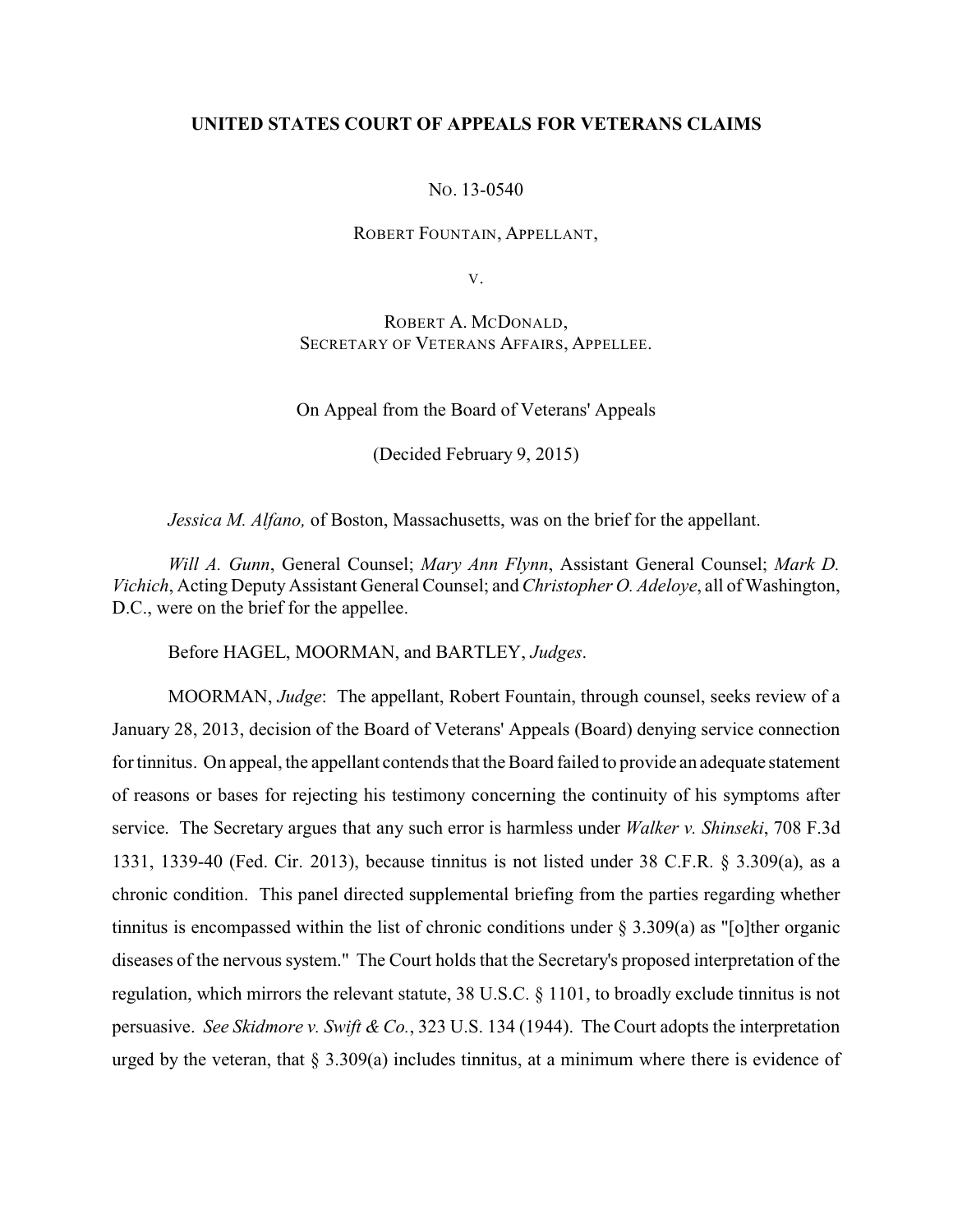acoustic trauma, as an "organic disease[] of the nervous system."<sup>1</sup> Accordingly, based on the alternative interpretation that encompasses tinnitus under that listing, the Court concludes that the Board's error in evaluating the evidence on continuity of symptomatology was prejudicial to the appellant, and the Court will vacate the January 2013 Board decision and remand the matter for further adjudication consistent with this opinion.

#### **I. FACTS**

Mr. Fountain served on active duty in the U.S. Army from February 1977 to July 1980. Record (R.) at 408. During service, he was a motor transport operator, driving large engine diesel trucks. R. at 163, 408. Upon separation, he was diagnosed with bilateral hearing loss and, at that time, he filed an application for VA benefits for a problem with his "hearing." R. at 311-12, 307. In December 1980, a VA regional office (RO) issued a decision granting entitlement to benefits for bilateral hearing loss, specifically sensory neural high frequency loss, at a noncompensable level. R. at 293.

In January 2009, Mr. Fountain filed a claim for VA benefits for tinnitus and a claim for an increase in VA benefits for his bilateral hearing loss. R. at 163. He stated that his hearing loss and tinnitus were "due to noise exposure while [he was] assigned to transportation units in the Army" and noted that "while assigned to [Fort] Benning[,] GA, a practice round exploded directly in front of my face, blowing off my helmet, causing temporary deafness and considerable tinnitus." *Id*.

A May 20, 2009, VA audiological examination assessed Mr. Fountain's complaints of tinnitus. R. at 133-35, 447. The audiologist opined that the tinnitus "is less likely as not (less than 50/50 probability) caused by or a result of in-service acoustic trauma." R. at 135. The opinion was

<sup>&</sup>lt;sup>1</sup> The Court notes that tinnitus can have a variety of causative factors. For example, VA's internal guidelines recognize that although sensorineural hearing loss is the most common cause of tinnitus, other known causes include Meniere's disease, kidney disease, and dental disorders. Secretary's (Sec'y) Sept. 8, 2014, Supplemental (Suppl.) Memorandum (Mem.), Appendix [hereinafter Appendix] at 5 (VA Training Letter 10-02 (Mar. 18, 2010) (Training Letter or Training Letter 10-02)). In this case, however, the Court deals with the issue of tinnitus in a case where there is evidence of acoustic trauma–indeed, where VA concedes that this veteran was exposed to acoustic trauma during service (R. at 126)–and VA's internal guidelines acknowledge that acoustic trauma causes damage to the inner ear (Appendix at 16). *See also id.* at 3 (explaining that sensorineural hearing loss "is due to a problem in the inner ear or in the auditory (Cranial Nerve VIII) nerve between the inner ear and the brain" and is most commonly caused by either presbycusis or noise-induced hearing loss). Because we necessarily are limited by the facts of this case, where there is evidence of acoustic trauma, we do not address circumstances where such evidence is lacking.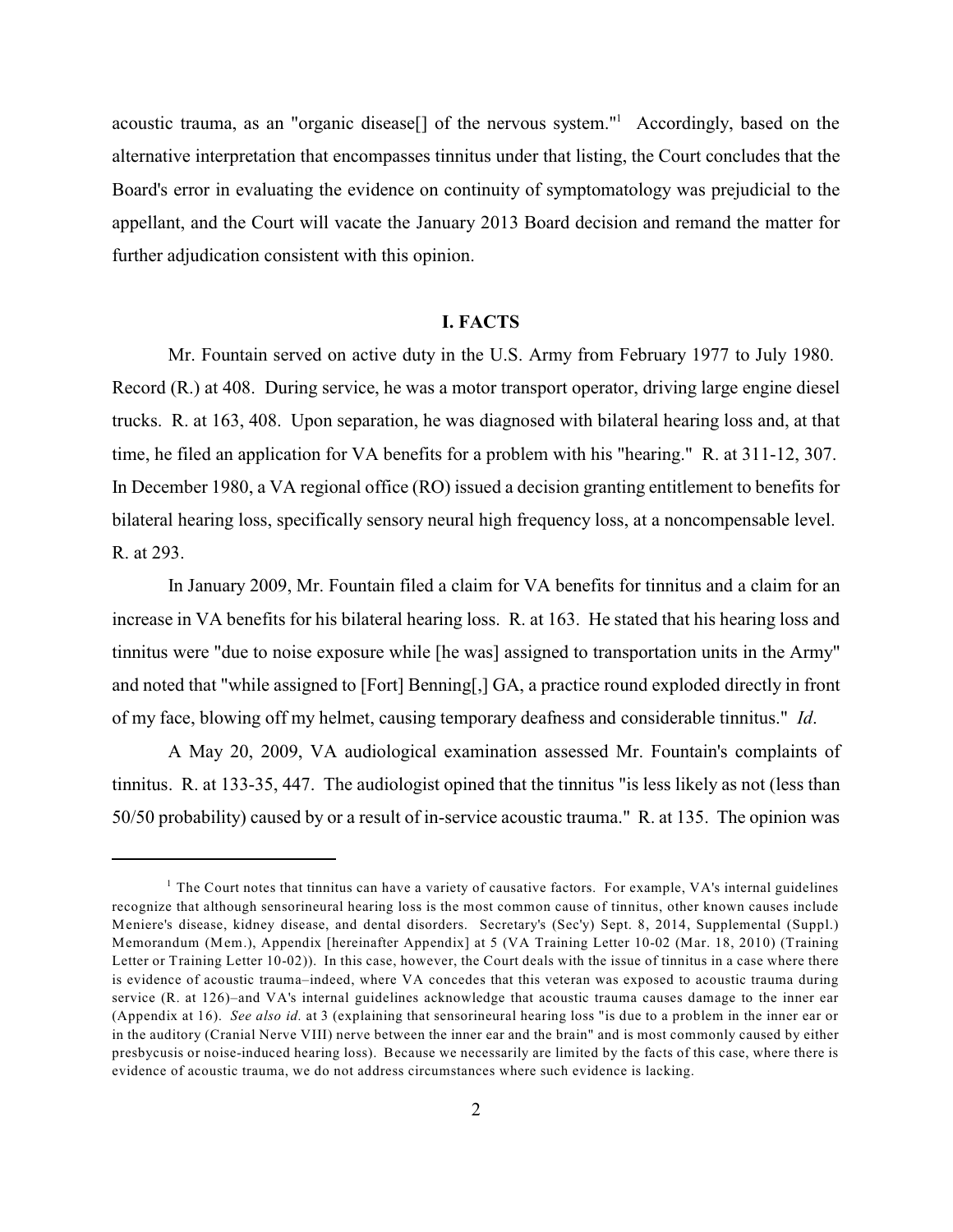based on service treatment records and the VA examinations "conducted shortly after military separation that were all silent for complaint/diagnosis of tinnitus, plus the conceded history of military noise exposure." *Id*. The report noted a review of service records that were silent for complaint or diagnosis of tinnitus but that showed hearing loss and a VA 1980 audiological examination report that stated that Mr. Fountain "did not report tinnitus." R. at 447. The audiologist recorded Mr. Fountain's current complaints of bilateral ringing in the ears and hearing loss and noted that his tinnitus was recurrent but not constant and that it "occurs an average of at least once or twice daily for an average duration of 30 seconds per episode." R. at 133. The audiologist undertook diagnostic testing and examination. Regarding history of noise exposure, the audiologist recorded Mr. Fountain's report that he was exposed to noise in service while performing duties, without hearing protection, as a motor transport operator for trucks and heavy equipment, as well as his report of "a positive history of civilian occupational noise exposure to machinery and heavy equipment [when he did] 'road work' for 26 years; [and] hearing protection was not usually worn during this employment." *Id*. According to the report's notations, Mr. Fountain stated that tinnitus began "with sudden onset during military service when a[n] explosive simulator went off in close proximity." R. at 133. The diagnosis included "normal sloping to mild sensorineural hearing loss bilaterally" and recurrent bilateral tinnitus. R. at 134.

In May 2009, the RO denied Mr. Fountain's claims. R. at 124. The RO conceded exposure to acoustic trauma based on Mr. Fountain's military occupation but denied service connection for tinnitus, finding no nexus between his current tinnitus and service. R. at 126. The RO also denied a higher (compensable) rating for hearing loss. Mr. Fountain did not appeal this decision, and it became final.

In November 2010, Mr. Fountain filed a claim to reopen the disallowance of his tinnitus claim. R. at 120. He specifically referenced the 2009 RO decision having noted that, on his separation examination report dated October 29, 1980, he did not report having tinnitus. In response, he stated: "I do not recall ever being asked if I had tinnitus while in the service. I was not aware that tinnitus was actually a disability until recently. Tinnitus should have been granted because I was suffering from the disability while in the service." *Id*. The RO denied his claim to reopen, finding that no new and material evidence on the issue of nexus had been submitted. R. at 82-87. In April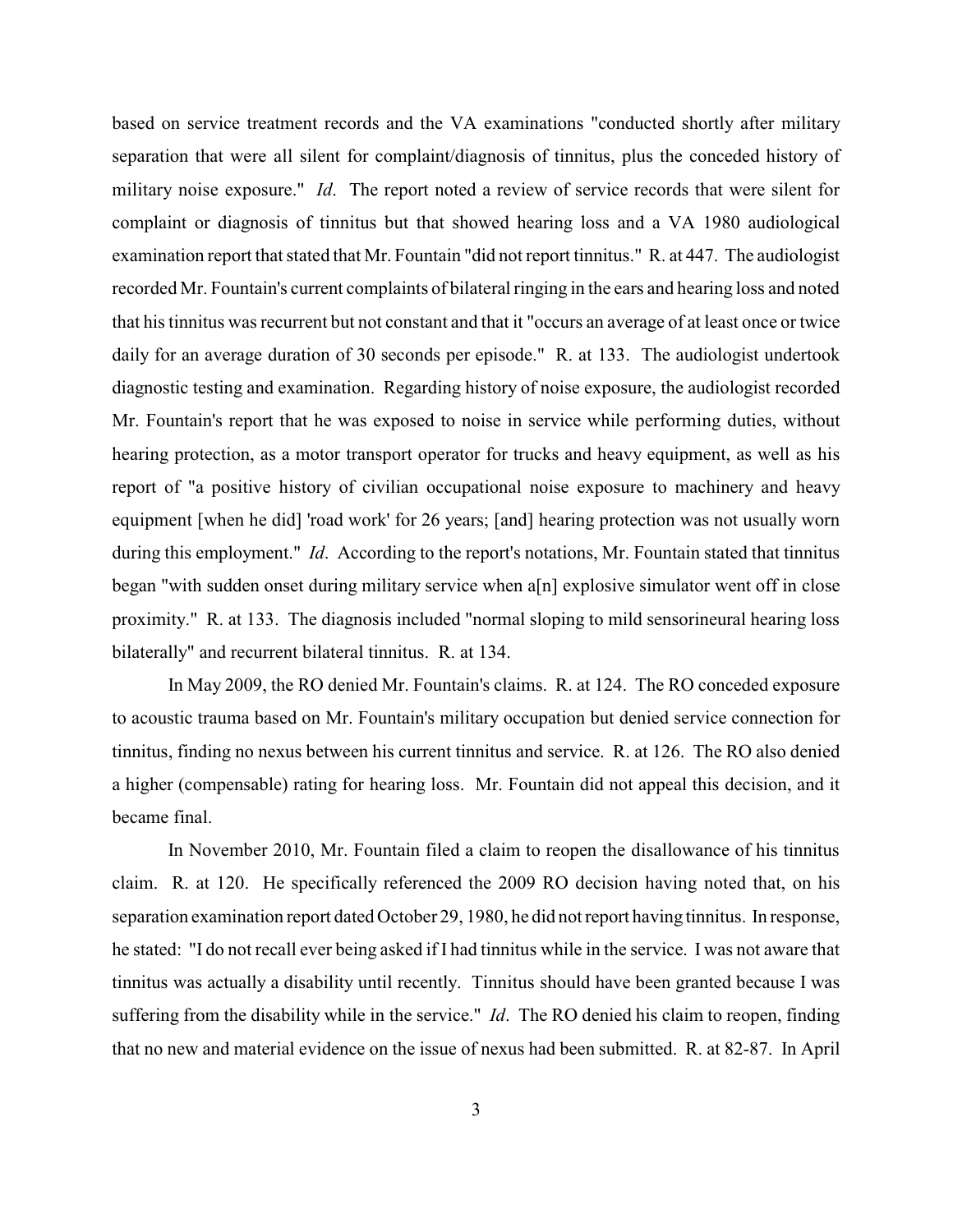2011, Mr. Fountain filed a Notice of Disagreement (NOD) in which he stated that his November 2010 statement should be considered new and material evidence. R. at 79. He appealed to the Board in July 2012, reiterating that his tinnitus had its onset in the military and explaining that his "hearing problems" began with the explosion near his head, which caused temporary deafness in his ear, and "the constant exposure to noise on a continuous and daily basis while [he was] driving and servicing diesel engines." R. at 37.

On January 28, 2013, the Board issued the decision on appeal, finding that Mr. Fountain's November 2010 and April 2011 statements were new and material evidence, but denying the claim. R. at 3-18. The Board stated that the statements were new and material evidence because "they suggest chronicity of symptoms in service and continuity of tinnitus after service, including providing a reason for the failure to mention tinnitus after service or to claim service connection for tinnitus for years after service" and they "offer an explanation for why he did not report or complain of tinnitussymptoms prior to his January 2009 claim." R. at 10. In considering the merits, the Board found that Mr. Fountain had a current disability of tinnitus and was exposed to acoustic trauma in service because his statements of such exposure were credible "as they were supported by the evidence of record and are consistent with the duties and circumstances of his service." R. at 13.

The Board, however, determined that the weight of the "competent" evidence was against a nexus between his current tinnitus and the loud noise exposure during service. R. at 18. As part of its analysis, the Board stated that, although Mr. Fountain "is competent to report symptoms as they come to him through his senses, tinnitus is not the type of disorder [for which] a lay person can provide competent evidence on questions of etiology." *Id*. Although the Board acknowledged Mr. Fountain's statements that his tinnitus began in service, it found his statements were not credible in light of the absence of complaints of tinnitus symptoms during service and for many years after service, as well as the failure to file a claim for VA benefits for tinnitus before 2009. R. at 13-16. The Board determined that the May 2009 VA audiological opinion was entitled to "great probative value." R. at 17. This appeal followed.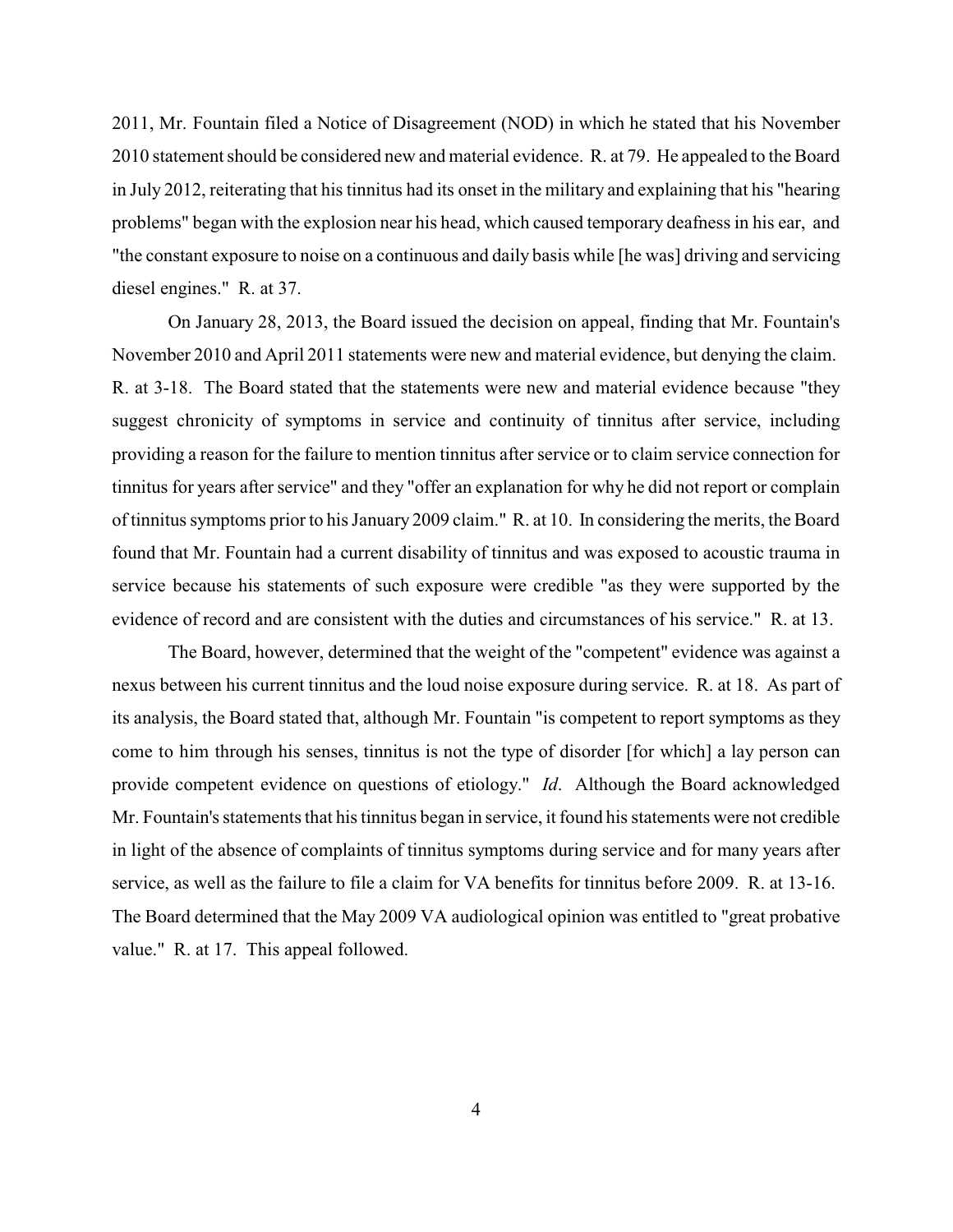#### **II. ANALYSIS**

## A. Parties' Arguments

On appeal, Mr. Fountain argues that the Board failed to provide adequate reasons or bases for rejecting his testimony concerning the continuity of his symptoms since service. Additionally, he argues that the Board erred by categorically excluding his lay statements as incompetent on the question of tinnitus etiology. Noting that tinnitus is a subjective condition, the appellant maintains that his tinnitus can be substantiated by his testimony. Reply Brief (Br.) at 3-4. The appellant does not specifically discuss *Walker*, 708 F.3d at 1340, which clarified that continuity of symptomatology may be used to establish linkage to service only for the list of chronic conditions in 38 C.F.R. § 3.309(a), but maintains that, although tinnitus is not expressly included in the regulation's list, a "common sense reading" of § 3.309(a) requires that tinnitus be included under "[o]ther organic diseases of the nervous system." Appellant's (App.) Sept. 29, 2014, Response (Resp.) to Court Order at 5. In support, the appellant argues that the Secretary has read this specific  $\S 3.309(a)$  provision as including sensorineural hearing loss in VA Training Letter 10-02, and that this Training Letter recognizes a potential association between hearing loss and tinnitus. He contends that tinnitus is similar to sensorineural hearing loss in that tinnitus is regarded as a condition of the central nervous system, and he notes that, although Training Letter 10-02 labels tinnitus as a mere symptom, tinnitus is compensable as a disability in the veterans benefits scheme. *Id*. Finally, he argues that the Secretary's rulemaking and General Counsel Opinion support the view that tinnitus is a central nervous system condition because the Final Rule specifically describes tinnitus as being "generated within the central auditory pathways" and a "central nervous condition." *Id*. at 9 (quoting 68 Fed. Reg. 25,822 (May 14, 2003)).

Relying on VA Training Letter 10-02, the appellant contends that the Board erred in relying on the May 2009 VA audiological report because the report failed to address the relationship between his current tinnitus and his service-connected sensorineural hearing loss, and the Board should have addressed this theory of secondary service connection.

The Secretary contends that any failure by the Board in discounting Mr. Fountain's lay statements is harmless because, under 38 C.F.R.  $\S$  3.303(b) and  $\S$  3.309(a), as a matter of law "tinnitus is not a disease for which a claimant can establish entitlement to benefits by demonstrating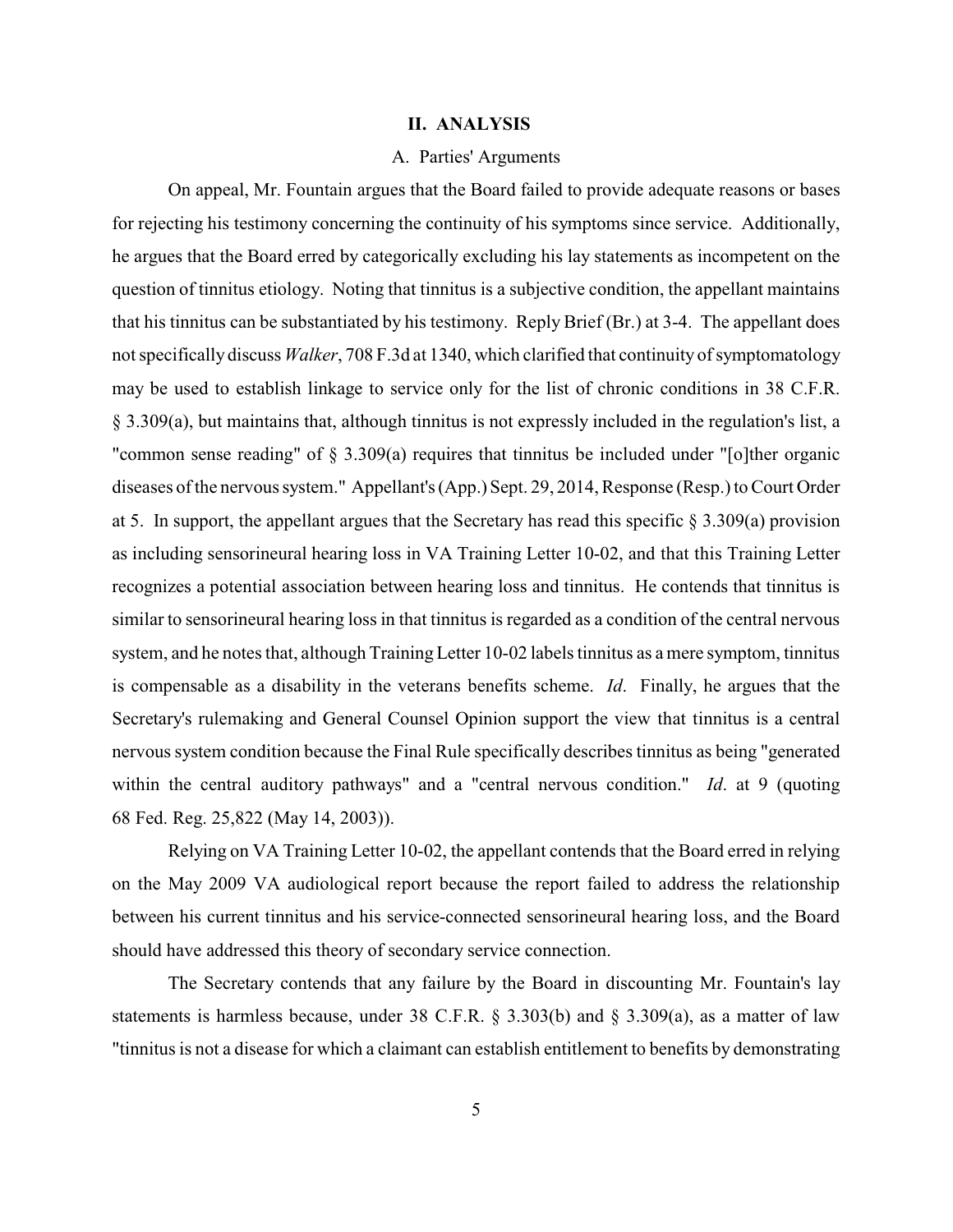chronicity and continuity of symptomatology." Sec'yBr. at 7, 11-13, 19, 23 (citing *Walker*, 708 F.3d at 1338). Regarding an interpretation of § 3.309(a), the Secretary acknowledges that the specific provision is ambiguous because "it does not explicitly include or exclude tinnitus from the '[o]ther organic diseases of the nervous system' category." Sec'y Sept. 8, 2014, Suppl. Mem. at 4. Relying on VA Training Letter 10-02, the Secretary argues that it is the established policy of VA that tinnitus is not encompassed within the list of chronic diseases under § 3.309(a) as "[o]ther organic diseases of the nervous system." Appendix at 10. He notes that the Training Letter distinguishes tinnitus from sensorineural hearing loss, which VA has determined to be "an organic disease of the nervous system," because tinnitus is a symptom and not a disease. Sec'y Sept. 8, 2014, Suppl. Mem. at 2-3. He argues that the Board decisions that are inconsistent with the "established policy" are unfortunate but are "not indicative of any policy position on the matter," and his interpretation is nonetheless due deference. *Id*. at 5. The Secretary further argues that, even assuming the Court rejects his interpretation and determines that tinnitus is a central nervous condition, tinnitus cannot reasonably be considered an organic disease of the nervous system, in light of a fact sheet from the National Institute on Deafness and Other Communication Disorders (NIDCD) that defines tinnitus as a symptom. *Id*. at 9.

Regarding the competence of the lay evidence, the Secretary acknowledges that the Board determined that a layperson is not competent to diagnose the etiology of tinnitus but argues that the Board did not make a "sweeping generalization that *all* laypersons lack the competenc[e] to provide etiology opinions for *all* medical conditions; rather, [the Board made] a determination that addresses lay nexus evidence for tinnitus, *specifically*, due to the nature of the condition." Sec'y Br. at 17. The Secretary further contends that a theory of secondary service connection for tinnitus was not reasonably raised by the record because VA Training Letter 10-02 is too general in its discussion of tinnitus to make a link between hearing loss and tinnitus more than speculative; there is some indication in the record that tinnitus may have been caused by postservice noise exposure to machinery and heavy equipment; and, the grant of service connection for hearing loss alone is insufficient to suggest a link between the two conditions. *Id*. at 20-21. Additionally, the Secretary argues that, even if the Board erred in its treatment of the appellant's lay evidence, remand is not warranted because, when rendering the May 2009 opinion that the appellant's condition is less likely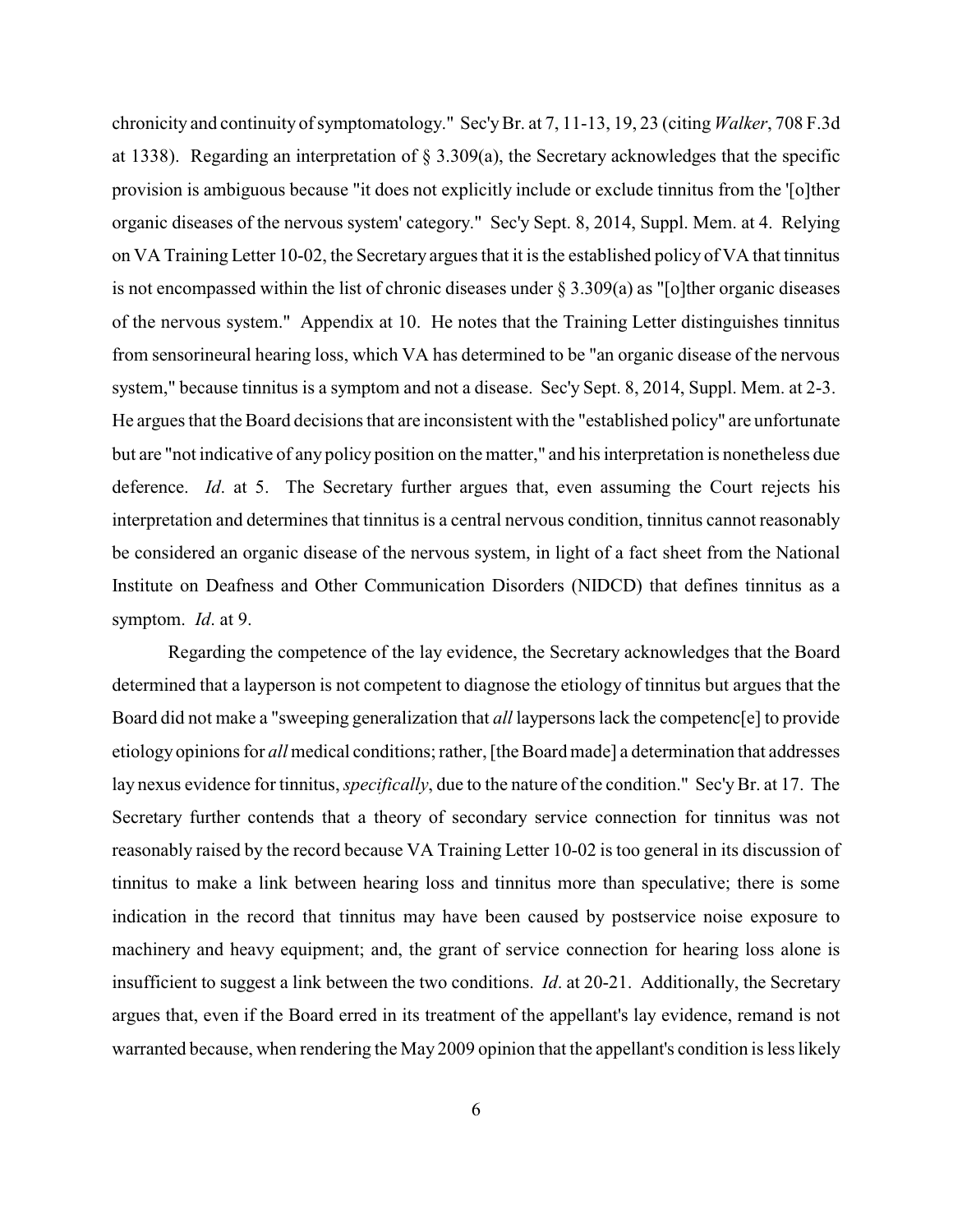than not related to service, the VA audiologist considered the appellant's lay statements regarding the onset and continuity of his tinnitus symptoms. *Id*. at 23.

## B. Statutory Interpretation

Establishing service connection generally requires medical or, in certain circumstances, lay evidence of (1) a current disability; (2) in-service incurrence or aggravation of a disease or injury; and (3) a link between the claimed in-service disease or injury and the present disability. *See Davidson v. Shinseki*, 581 F.3d 1313 (Fed. Cir. 2009); *Hickson v. West*, 12 Vet.App. 247, 253 (1999); *Caluza v. Brown*, 7 Vet.App. 498, 506 (1995), *aff'd per curiam*, 78 F.3d 604 (Fed. Cir. 1996) (table); 38 C.F.R. § 3.303(a)(2014) ("Each disabling condition shown bya veteran's service records, or for which he or she seeks a service connection[,] must be considered on the basis of . . . *all* pertinent medical and lay evidence." (emphasis added)).

For chronic diseases included in the provisions of 38 U.S.C. § 1101 and 38 C.F.R. § 3.309(a), service connection may also be established by showing continuity of symptoms, which requires a claimant to demonstrate (1) a condition "noted" during service; (2) evidence of postservice continuity of the same symptoms; and (3) medical or, in certain circumstances, lay evidence of a nexus between the present disability and the postservice symptoms. 38 C.F.R. § 3.303(b); *see Walker*, 708 F.3d at 1340 (holding that only those chronic diseases included in 38 C.F.R. § 3.309 are subject to service connection by continuity of symptoms described in 38 C.F.R. § 3.303(b)); 38 C.F.R. § 3.309(a) (2014) (including "[o]ther organic disease of the nervous system" as a chronic condition for which service connection may be established by continuity of symptoms); *see also Davidson*, 581 F.3d at 1313; *Jandreau v. Nicholson*, 492 F.3d 1372, 1377 (Fed. Cir. 2007) (holding that whether lay evidence is competent and sufficient in a particular case is a factual issue to be addressed by the Board). Continuing symptoms, not treatment, must be the focus of the evidentiary analysis. *Wilson v. Derwinski,* 2 Vet.App. 16, 19 (1991)*.*

"Chronic disease" is statutorily defined in 38 U.S.C. § 1101, which identifies several chronic diseases by name, including "[o]rganic diseases of the nervous system," and "such other chronic diseases as the Secretary may add to this list." 38 U.S.C. § 1101(3). The Secretary's list is found in regulation at 38 C.F.R. § 3.309(a) and is substantially similar to the statutory list. *See Sacks v.*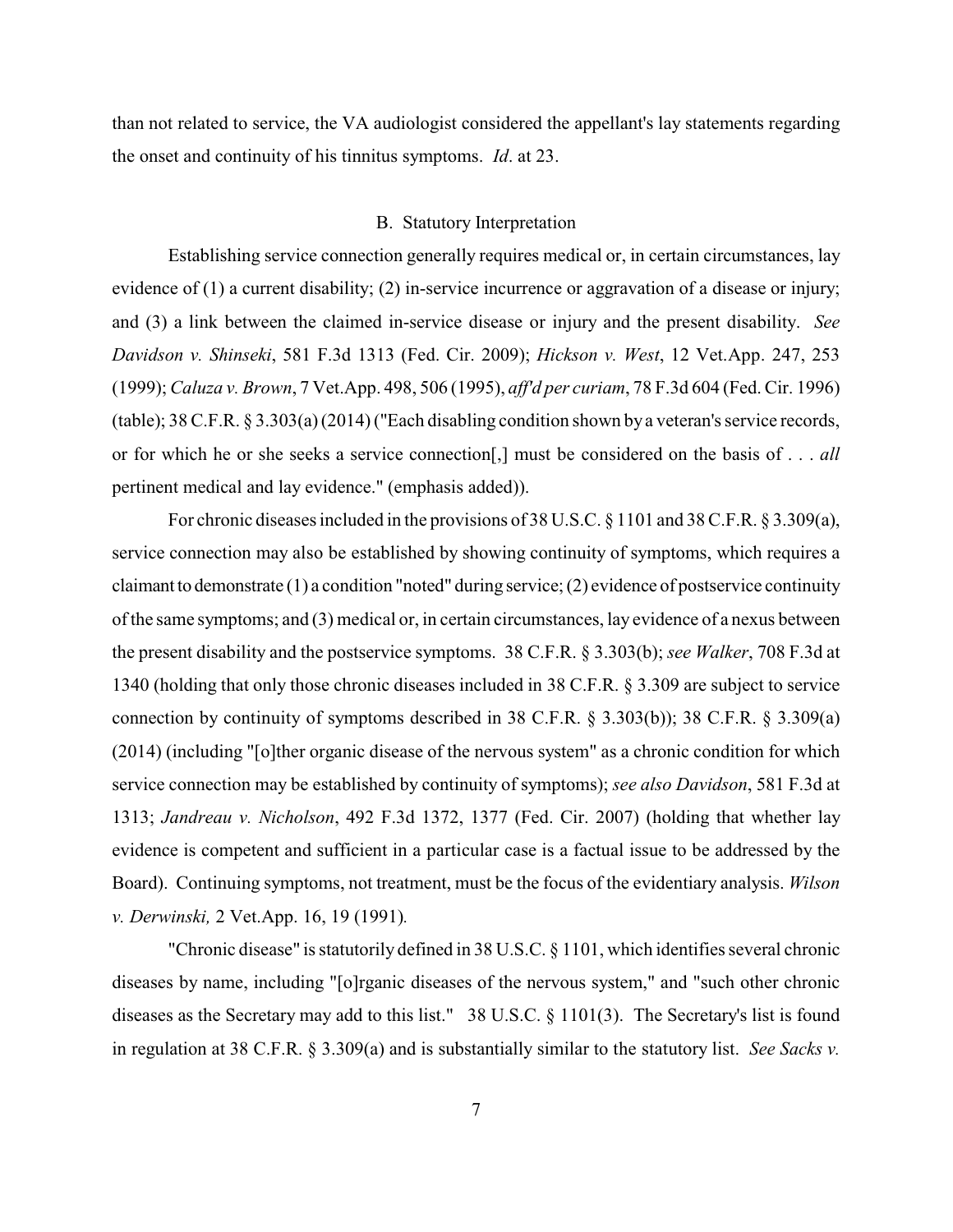*West*, 11 Vet.App. 314, 317 (1998) ("[T]he enumerated list [in § 3.309(a)] is identical to the list of chronic diseases enumerated in 38 U.S.C. § 1101(3)–that is, the Secretary has opted not to add *any* diseases to those listed in the statute." (emphasis in original)). The regulation adds parenthetical explanations for certain entries, including an explanation for "[c]ardiovascular-renal disease, including hypertension," which the regulation explains is "an early symptom long preceding the development of" arteriosclerosis, nephritis, and organic heart disease, and, thus, "disabling hypertension within the 1-year period will be given the same benefit of service connection as any of the chronic diseases listed." 38 C.F.R. § 3.309(a). The regulation also changes the entry for "[o]rganic diseases of the nervous system" to "[o]ther organic diseases of the nervous system." *Id.* By internal agency materials, the Secretary has made clear that sensorineural hearing loss is considered subject to § 3.309(a) as an "[o]rganic disease[] of the nervous system." Appendix at 10 (VA Training Letter 10-02). Tinnitus is not specifically identified on the list in either section 1101 or § 3.309. The appellant argues that tinnitus qualifies as a "chronic disease" under *Walker* because it is an "[o]rganic disease[] of the nervous system."

In *Walker*, the veteran argued that bilateral hearing loss, although not enumerated in section 1101 or § 3.309, was medically "chronic" and therefore qualified as a "chronic disease." 708 F.3d at 1336. The Secretary countered that only diseases expressly listed in § 3.309(a) are eligible for presumptions under § 3.303(b). *Id.* at 1337. After reviewing the statutory scheme at length, the U.S. Court of Appeals for the Federal Circuit (Federal Circuit) concluded that the Secretary's interpretation was not invalid. *Id.* at 1338. In addressing bilateral hearing loss, the Federal Circuit held:

Even though § 3.303(b) does not contain a specific cross reference to § 3.309(a), we think a harmonious reading of §§ 3.303(b), 3.307(a) and 3.309(a) supports an implicit cross reference to § 3.309(a) in § 3.303(b). For the reasons explained above, we conclude that properly interpreted, and consistent with the Secretary's interpretation, § 3.303(b) is constrained by § 3.309(a), regardless of the point in time when a veteran's chronic disease is either shown or noted, in that the regulation is only available to establish service connection for the specific chronic diseases listed in  $§$  3.309(a).

*Id*. The Federal Circuit, however, did not address the issue presented here–whether a condition–tinnitus–although not listed specifically in the statute or the regulation, is encompassed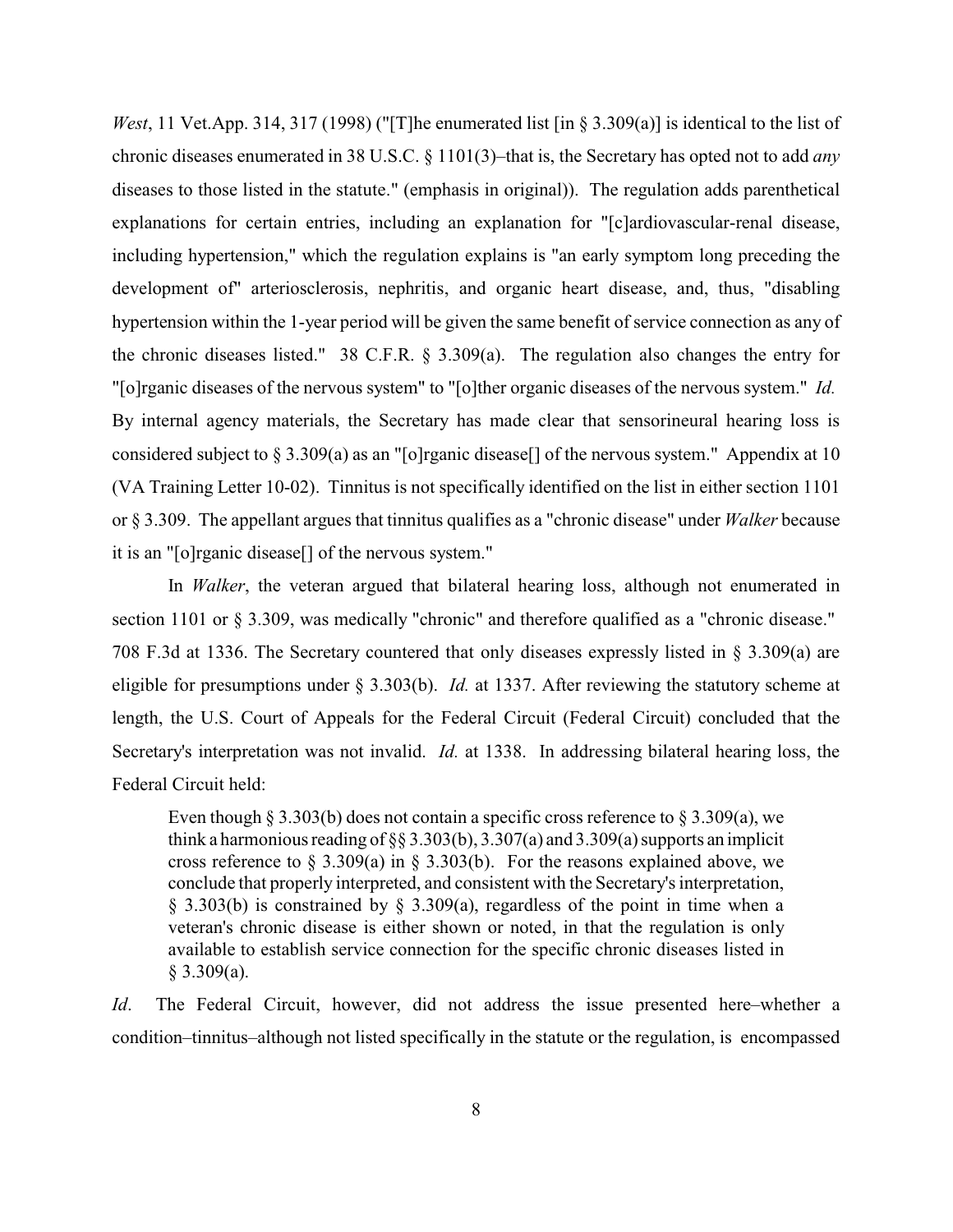by the listed category of "[o]rganic diseases of the nervous system." Notably, the statute gives the Secretary the authority to add "other chronic diseases" to the statutory list.

It is undisputed by the parties, and the Court agrees, that the phrase "[o]rganic diseases of the nervous system," contained in both section 1101(3) and § 3.309(a), is ambiguous. *See Myore v. Nicholson*, 489 F.3d 1207, 1211 (Fed. Cir. 2007) ("If the statutory language is clear and unambiguous, the inquiry ends with the plain meaning."). The regulation mirrors the statute, *see Sacks*, 11 Vet.App. at 317, and neither defines the phrase. The Secretary argues that the Court should look to the Agency's interpretation of this language, provided in VA Training Letter 10-02. "It is well established that courts should defer to an agency's interpretation of its own ambiguous regulation so long as that interpretation is not inconsistent with the language of the regulation or otherwise plainly erroneous and represents the agency's considered view on the matter." *Mulder v. Gibson*, 27 Vet.App. 10, 16 (2014) (citing *Smith v. Nicholson*, 451 F.3d 1344, 1349 (Fed. Cir. 2006) (citing *Auer v. Robbins*, 519 U.S. 452, 461-62 (1997))). "The Supreme Court has held that an agency's interpretation of its own regulations is entitled to substantial deference by the courts." *Smith*, 451 F.3d at 1349. "Substantial deference to an agency's interpretation of an ambiguous regulation is not due, however, if the regulation in question merely parrots the statute." *Mulder*, 27 Vet.App. at 16. In circumstances where the regulatory language mirrors the statute, "'the question presented is one of statutory interpretation.'" *Id*. (quoting *Sharp v. Shinseki*, 23 Vet.App. 267, 275 (2009)).

The language at issue found in  $\S$  3.309(a) mirrors the language used by Congress in section 1101(3). Neither the statute nor the regulation defines or clarifies the phrase. Accordingly, although VA Training Letter 10-02 may be said to be interpreting regulatory language, the portion of the regulation at issue parrots the statute. *See Gonzales v. Oregon*, 546 U.S. 243, 257 (2006) (regulation merely parrots statute where it "just repeats two statutory phrases and attempts to summarize the others" and "gives little or no instruction on a central issue"). The question at hand is therefore one of statutory interpretation. *See id.*; *Mulder*, 27 Vet.App. at 16; *Sharp*, 23 Vet.App. at 275.

Lacking the formalities of notice-and-comment rulemaking, the Secretary's Training Letter 10-02 is entitled to deference "only in so far as it has 'the power to persuade.'" *Wanless v. Shinseki*,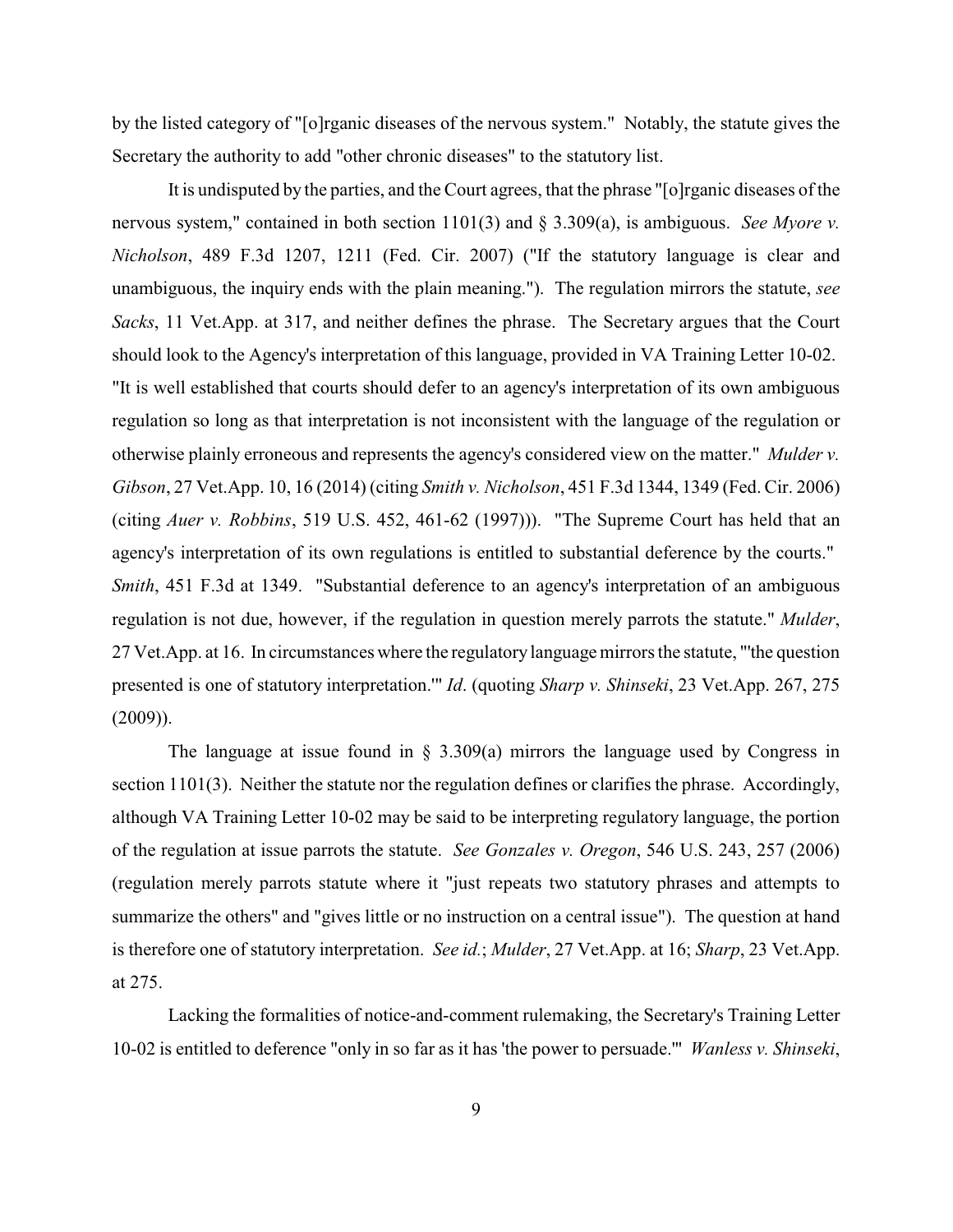618 F.3d 1333, 1338 (Fed. Cir. 2010) (applying *Skidmore*, 323 U.S. at 140, to the Secretary's use of a VA General Counsel Opinion to interpret statutory provision in 38 U.S.C. § 5313); *see Sursely v. Peake*, 551 F.3d 1351 (Fed. Cir. 2009) (where regulation essentially parroted statute, the opinion letter of the Director of VA's Compensation and Pension Service was viewed not as an interpretation of the VA's own regulation–which would be accorded substantial deference under 38 U.S.C. § 7292(d)(1) and *Auer*, 519 U.S. at 461-63–but rather as an interpretation of the statute itself, and the Court held that the Director's opinion did not have the "power to persuade" as required by *Skidmore*). The U.S. Supreme Court in *Skidmore* stated:

We consider that the rulings, interpretations and opinions of the Administrator under this Act, while not controlling upon the courts by reason of their authority, do constitute a body of experience and informed judgment to which courts and litigants may properly resort for guidance. The weight of such a judgment in a particular case will depend *upon the thoroughness evident in its consideration, the validity of its reasoning, its consistency with earlier and later pronouncements, and all those factors which give it power to persuade*, if lacking power to control.

323 U.S. at 140 (emphasis added). Therefore, the degree to which the Secretary's interpretations of ambiguous statutes are given deference "will depend upon the thoroughness evident in its consideration, the validity of its reasoning, . . . and all those factors which give it powerto persuade." *Id.*

The Secretary maintains that the basis for his policy to exclude tinnitus as encompassed within "[o]ther organic disease of nervous system" is that tinnitus is a symptom rather than an illness or disease, and the classification as a symptom rather than a disease "is consistent with" the definition of "tinnitus" provided by NIDCD, i.e., the definition in a fact sheet from the National Institutes of Health. Sec'y Sept. 8, 2014, Suppl. Mem. at 3 (quoting Appendix at 4).

The appellant contends that the Secretary's position is inharmonious with other provisions of the veterans benefits scheme and a constrictive interpretation unfavorable to veterans. The appellant argues that the Secretary's interpretation against the inclusion of tinnitus within § 3.309(a) based on the Training Letter's description of tinnitus as a symptom (1) ignores the nature of tinnitus, which is described in the Training Letter itself as a condition that "originates in the central nervous system"; (2) is inconsistent with VA's benefits scheme that identifies tinnitus as a compensable disability, without requiring that it occur in conjunction with any other condition or disease,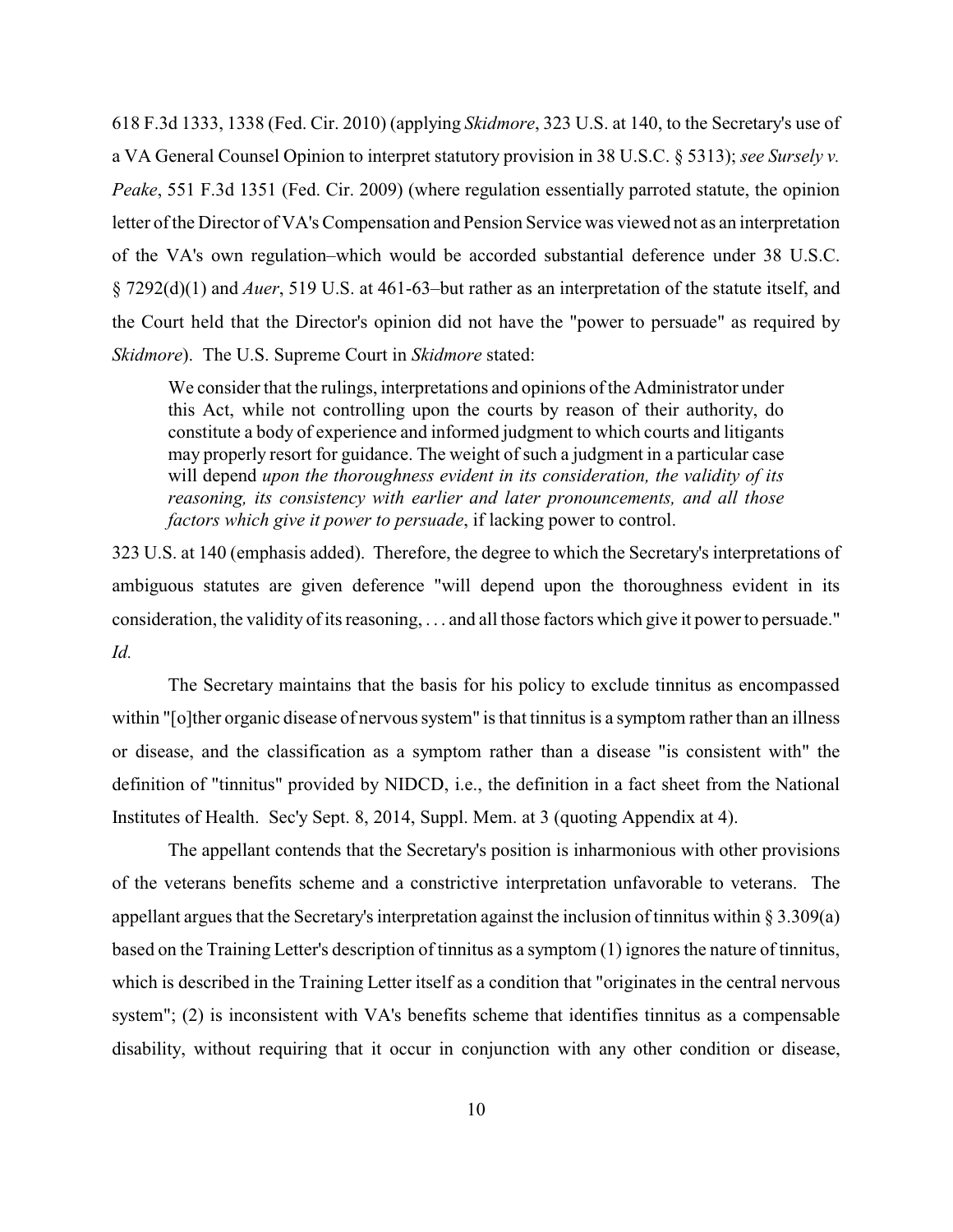38 C.F.R. § 4.87; and (3) is inconsistent with the fact that the Secretary has recognized hypertension as a symptom of another disease, including organic heart disease, yet has included it in § 3.309(a) and given it the presumption afforded chronic conditions. App. Sept. 29, 2014, Resp. at 4, 7-8. Regarding this last point, the appellant asserts that, even if the Court agrees that tinnitus is a symptom and not a disease, the Court should reject the Secretary's interpretation that § 3.309(a) does not extend to symptoms because § 3.309 extends to hypertension as a symptom, without requiring that any related disease manifest during or after the presumptive period. *Id*. at 8.

The Training Letter states, in part:

1. Sensorineural hearing loss may be service-connected as a presumptive condition under 38 [C.F.R. §] 3.309(a) because it is an organic disease of the nervous system.

2. Unlike hearing loss, tinnitus may not be service-connected as a presumptive condition under 38 [C.F.R. §] 3.309(a) because it is a subjective symptom rather than an organic disease of the nervous system.

Appendix at 10. The Training Letter also describes both sensorineural hearing loss and tinnitus:

Sensorineural hearing loss (SNHL) (also called neurosensory hearing loss, and sometimes informally called nerve deafness) is due to a problem in the inner ear or in the auditory (Cranial Nerve VIII) nerve between the inner ear and the brain. It most often occurs when the tiny hair cells in the cochlea are injured, and there may also be nerve fiber damage. The two most common causes of SNHL are presbycusis (age-related hearing loss) and noise-induced hearing loss (caused by chronic exposure to excessive noise). . . .

. . . .

# E. Tinnitus

1. What is it? Subjective tinnitus is a phantom auditory sensation that is perceieved as a sound when there is no outside source of the sound. It is a symptom rather than an illness or disease. Tinnitus may be perceived in one or both ears or anywhere in the head, and although it is commonly perceived in the ears, it originates in the central nervous system.

. . . .

3. What are its causes? Tinnitus is a symptom that is associated with many conditions, including acute noise exposure and noise-induced hearing loss.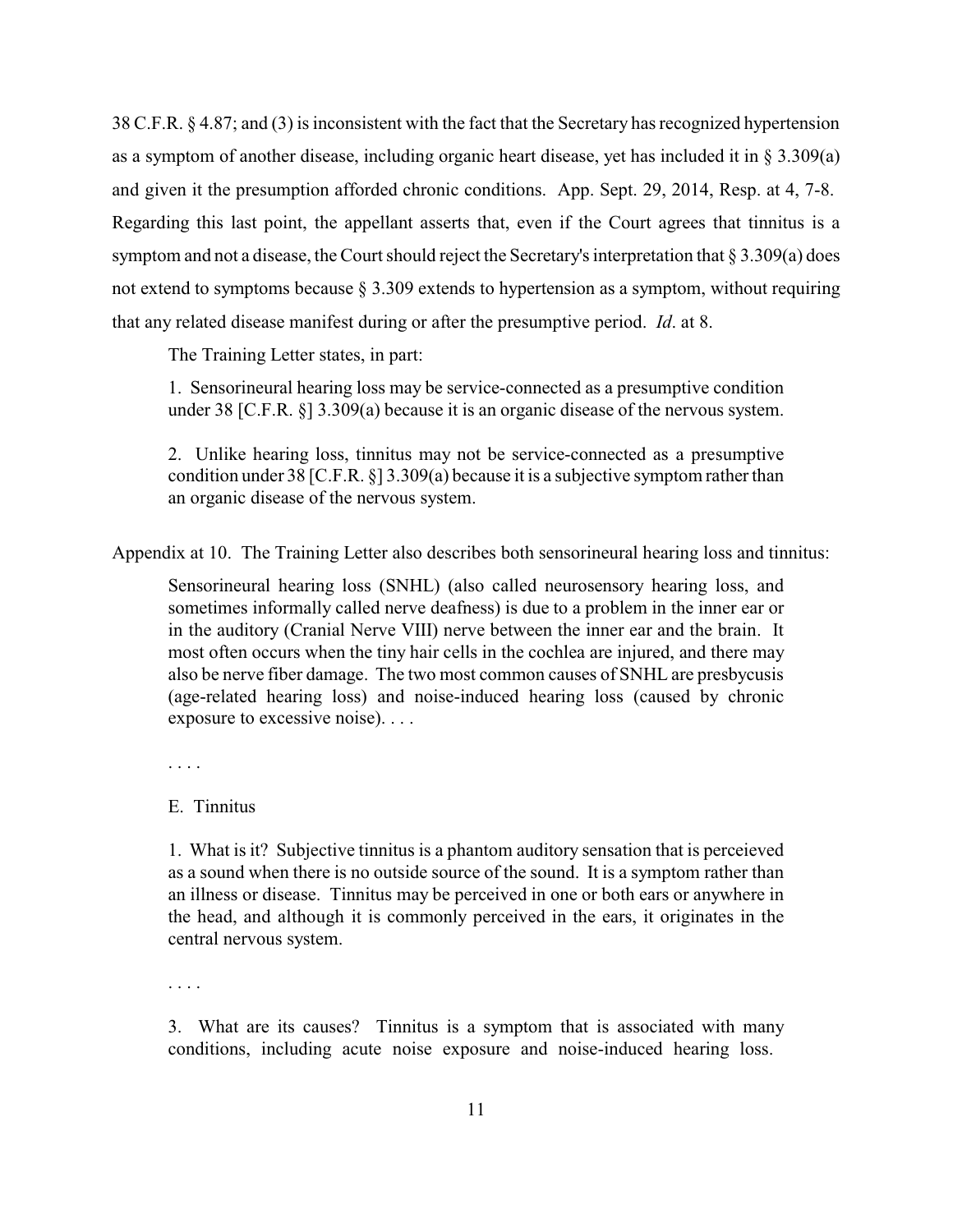Sensorineural hearing loss, such as from presbycusis or acoustic trauma, is the most common cause of tinnitus. However, the etiology of tinnitus often cannot be identified, because there are so many potential causes that it is impossible to select one. In addition to sensorineural hearing loss, other known causes are Meniere's disease, head injury (including traumatic brain injury), otosclerosis, cerebrovascular disease, neoplasms, numerous types of ototoxic medications, hypertension, kidney disease, dental disorders, and many other medical conditions.

#### *Id*. at 4-5.

In addition to the above statement acknowledging both that tinnitus "originates in the central nervous system" and that "[s]ensorineural hearing loss, such as from presbycusis or acoustic trauma, is the most common cause of tinnitus," the Training Letter, in its discussion of VA examinations, recognizes that tinnitus may be associated with hearing loss. For example, the Training Letter requires that a VA audiologist "indicate whether tinnitus is as likely as not a symptom associated with hearing loss" if there "is a claim and/or current complaint of tinnitus" and "if hearing loss is present. *Id*. at 15. The Training Letter also states that "acoustic trauma means sudden hearing loss (and possibly tinnitus) resulting from a single short-term exposure to an extremely loud noise, such as an explosion or gunshot" and notes that "VA defines acoustic trauma in the stricter sense of a short-term severe episode of loud noise exposure that causes damage to the inner ear." *Id.* at 15-16.

The Secretary's position excluding tinnitus from an "organic disease of the nervous system," as expressed in VA Training Letter 10-02, is not persuasive, and the Court does not adopt it, for several reasons. First, to the extent the Secretary bases his position on tinnitus being a mere symptom, this is inconsistent with a key component of VA's benefit scheme, the VA rating schedule, specifically 38 C.F.R. § 4.87, which identifies tinnitus as a disability subject to compensation payments based on the level of severity of tinnitus without requiring that the tinnitus occur in conjunction with any other condition or disease. Second, the Training Letter is internally inconsistent, and while the Secretary focuses on language from the Training Letter that superficially appears adverse to the veteran's position, other language supports the veteran's proposed interpretation. Third, the thoroughness of the Secretary's consideration is not evident, given that the Training Letter does not discuss the medical evidence upon which it relies and appears to overlook material points within that medical evidence. Fourth, descriptions of tinnitus in VA rulemaking and a VA General Counsel Precedent Opinion provide support for defining tinnitus as an organic disease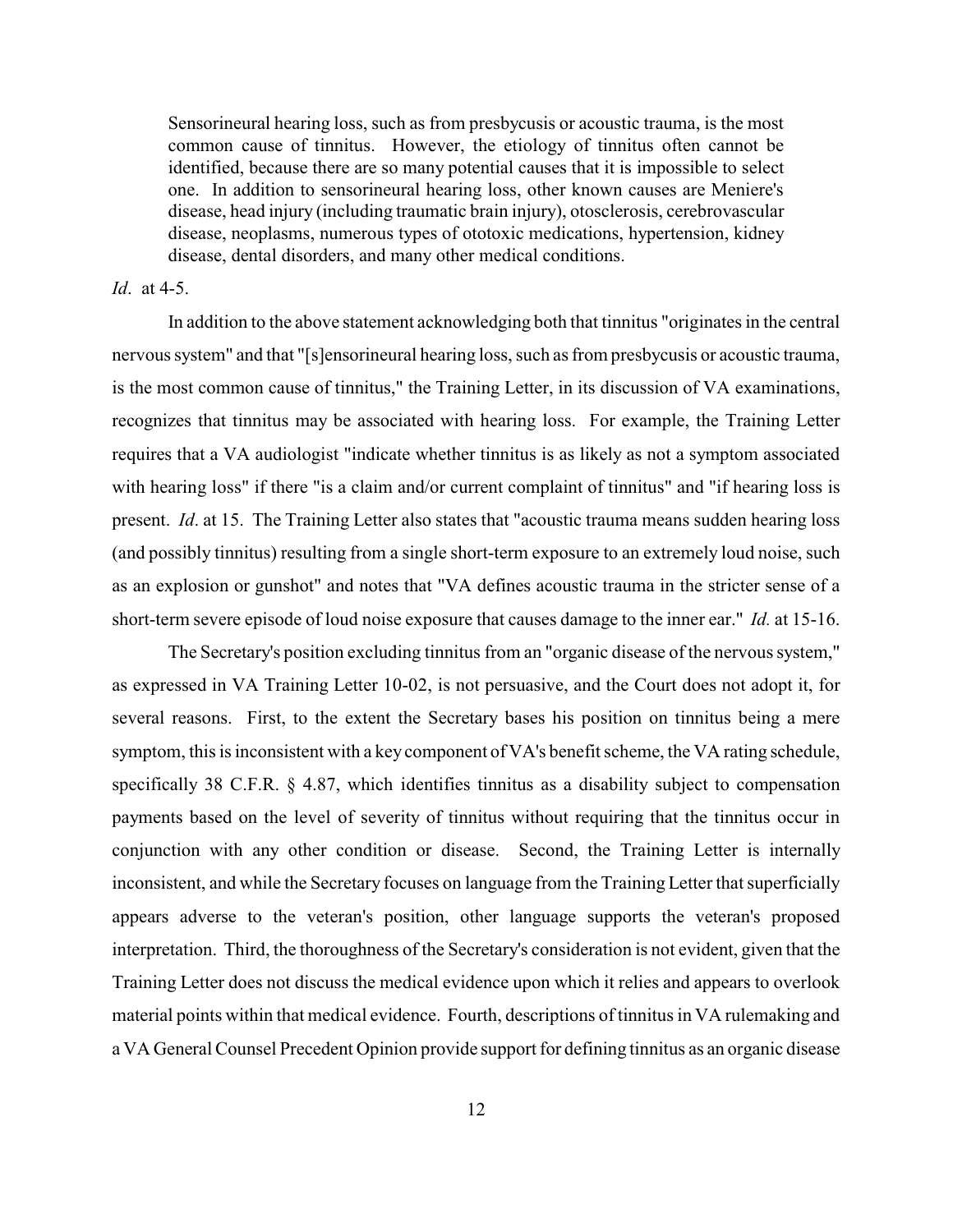of the nervous system. Finally, a review of post-*Walker* Board decisions on whether tinnitus is an "organic disease[] of the nervous system" under § 3.309 further undermines the persuasiveness of the Secretary's argument. We address each of these points in turn.

First, as the appellant argues, the Training Letter's reasoning is inconsistent with the treatment of tinnitus in the veterans benefits scheme. *See Arneson v. Shinseki*, 24 Vet.App. 379, 383 (2011) (stating that statutory terms are interpreted "'in their context and with a view to their place in the overall statutory scheme'" (quoting *Tyler v. Cain*, 533 U.S. 656, 662 (2001))). The central conceit of the Training Letter, with regard to tinnitus, is that tinnitus cannot be considered an organic disease of the nervous system for VA compensation purposes because it is "a symptom rather than an illness or disease." Appendix at 4. However, VA treats tinnitus as an independent, stand-alone illness or disease rather than simply a symptom for VA compensation purposes. *See* 38 C.F.R. § 4.87, Diagnostic Code (DC) 6260 (2014) (defining "tinnitus" as one of several independent, listed disabilities subject to VA compensation payments based on level of disability). If VA viewed tinnitus as merely a symptom of another condition and not a legitimate, independent illness, disease, or disability itself, tinnitus would not be subject to compensation in its own right as a serviceconnectable disability. *See* 38 U.S.C. § 1110 (compensation will be paid "[f]or disability resulting from personal injury suffered or disease contracted in line of duty"); *Sanchez-Benitez v. West*, 13 Vet.App. 282, 285 (1999) ("[P]ain alone, without a diagnosed or identifiable underlying malady or condition, does not in and of itself constitute a disability for which service connection may be granted."), *appeal dismissed in part and vacated in part on other grounds sub nom. Sanchez-Benitez v. Principi*, 259 F.3d 1356 (Fed. Cir. 2001); 38 C.F.R. § 3.303(a) (providing that service connection requires facts establishing "a particular injury or disease resulting in disability [that] was incurred coincident with service").

Second, various language in the Training Letter supports the appellant's proposed interpretation. Although the Training Letter bases the exclusion of tinnitus from "organic diseases of the nervous system" on the conclusion that tinnitus is a mere symptom (a dubious assertion, as explained above), the Training Letter acknowledges that tinnitus "originates in the central nervous system." Appendix at 4. Tinnitus thus appears, by the Secretary's admission, to meet the statutory requirement that the condition be "of the nervous system." 38 U.S.C. § 1101(3). Additionally, the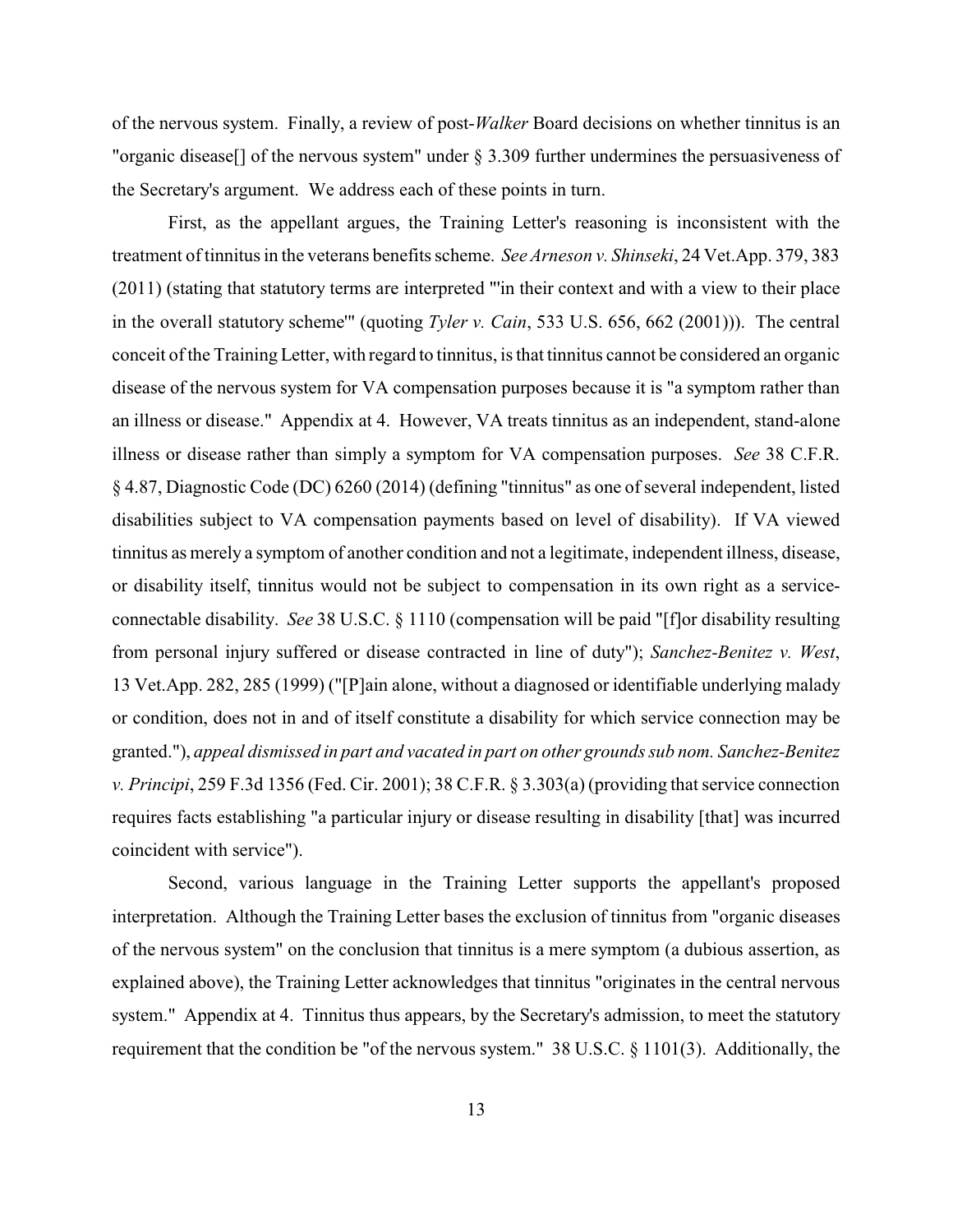TrainingLetter acknowledges that the "most common cause of tinnitus" is sensorineural hearing loss (Appendix at 5), which the Training Letter defines as an "organic disease of the nervous system" (*id.* at 10). Sensorineural hearing loss, in turn, is described as being "due to a problem in the inner ear or in the auditory . . . nerve . . . [and] most often occurs when the tiny hair cells in the cochlea are injured, and there also may be nerve fiber damage." *Id.* at 3. According to the Training Letter, therefore, tinnitus will most often be due to sensorineural hearing loss, which itself is most often the result of damage to cochlear hairs and potentially the result of nerve damage, a description that VA finds consistent with an organic disease of the nervous system. *See* DORLAND'S ILLUSTRATED MEDICAL DICTIONARY 540 (32d ed. 2012) [hereinafter DORLAND'S] (defining "organic disease" as "a disease associated with demonstrable change in a bodily organ or tissue"); *id.* at 1334 (defining "organic" as "pertaining to or arising from an organ or the organs"). Given this information, the Training Letter does not provide persuasive reasons for its differential treatment of the two conditions, calling its reasoning into question. *See Skidmore*, 323 U.S. at 140 (identifying factors affecting persuasiveness of Agency's position as including "the validity of its reasoning").

Third, the thoroughness of the Secretary's consideration is not evident from the Training Letter. *See id.* (identifying factors affecting persuasiveness of Agency's position as including "the thoroughness evident in [the Agency's] consideration"). Although the Training Letter contains a list of references, which include medical fact sheets, the Letter does not discuss the medical evidence upon which it relies for its various medical conclusions. Appendix at 17. For instance, in stating categorically that tinnitus is not a disease, the Letter does not define "disease." But VA has previously defined "disease" as "any deviation from or interruption of the normal structure or function of any part, organ, or system of the body as manifested by a characteristic set of symptoms and signs and whose etiology, pathology, and prognosis may be known or unknown." VA Gen. Coun. Prec. 82-90 (first released as 1-85 on Mar. 5, 1985) (citing DORLAND'S at 385 (26th ed. 1974)). Further, this Court observed in *Quirin v. Shinseki*, 22 Vet.App. 390 (2009), that VA had identified that a key factor in determining whether a condition is a disease is whether the condition is "'capable of improving or deteriorating.'" 22 Vet.App. at 394 (quoting VA Gen. Coun. Prec. 82-90). Although the NIDCD fact sheet, highlighted by the Secretary in his supplemental memorandum, states that tinnitus is not a disease, it also states that tinnitus sometimes "gets worse,"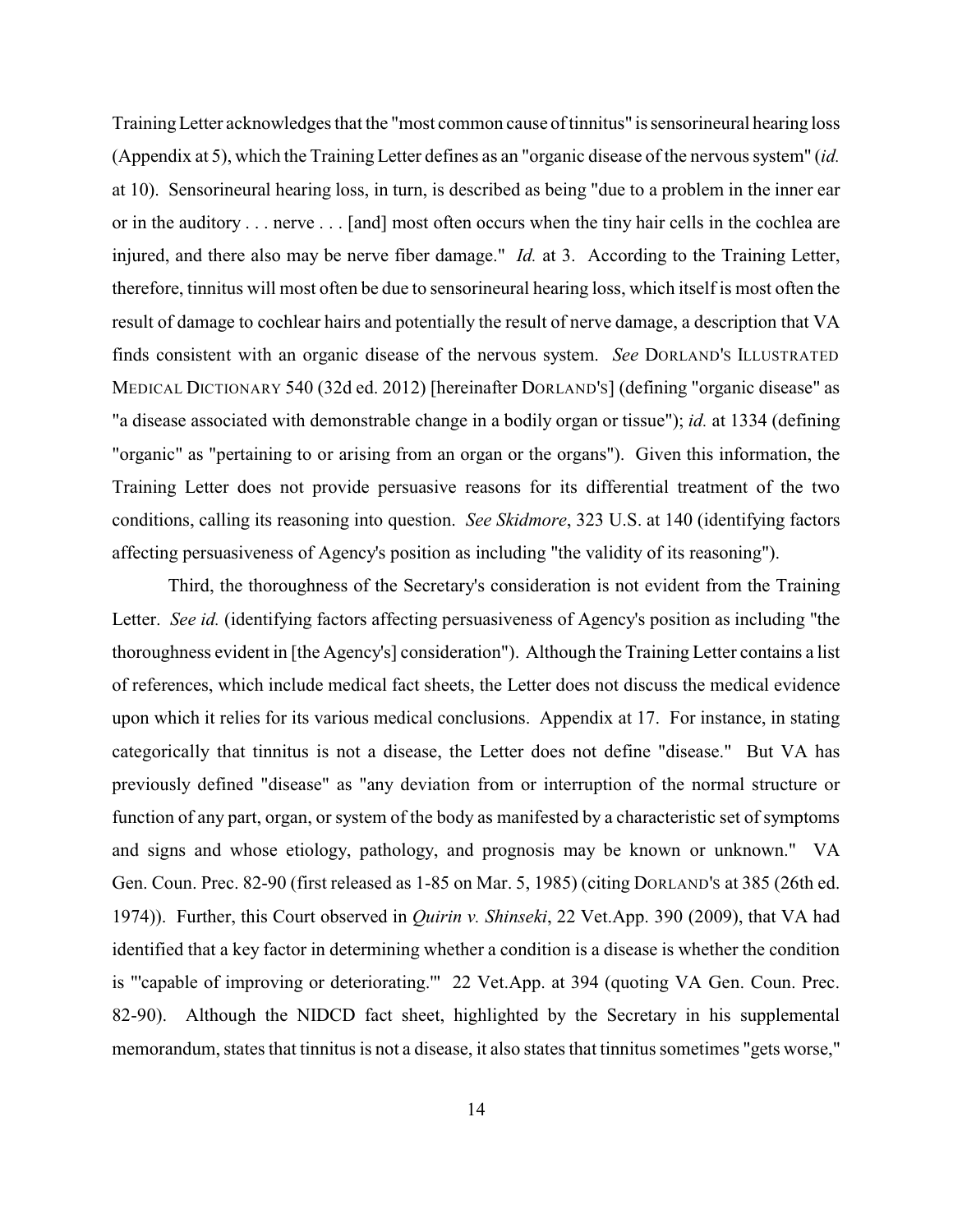that patients can work with their doctors to "reduce the severity of the noise and its impact," and that it may be caused when a shock wave of an explosion "damages brain tissue in areas that help process sound" or when "the brain's neural circuits [are] trying to adapt to the loss of sensory hair cells" in the inner ear that "help transmit sound to the brain." Appendix at 18, 19. Based on the above, it is unclear why tinnitus would not be considered a disease for purposes of section 1101(3) and § 3.309(a), particularly because the Training Letter does not discuss this conclusion or provide its source. 2

Fourth, earlier agency pronouncements support treating tinnitus as an "[o]rganic disease[] of the nervous system" under section 1101(3). *See Skidmore*, 323 U.S. at 140 (identifying factors affecting persuasiveness of Agency's position as including "consistency with earlier pronouncements"). Although neither the 2003 Final Rule nor the VA General Counsel Opinion addressed the specific issue whether tinnitus constitutes an organic disease of the nervous system, both nonetheless discussed the Agency's consideration of the nature of tinnitus and the Agency's description of tinnitus as arising in the brain and as a central nervous condition. As conceded by the Secretary, the VA rulemaking clarified that claimants cannot obtain separate disability ratings for tinnitus in both the left and right ears under DC 6260 and codified VA practice by stating that recurrent tinnitus will be assigned only a single 10% rating "whether it is perceived in one ear, both ears, or somewhere in the head." Sec'y Sept. 8, 2014, Suppl. Mem. at 6-7 (quoting Appendix at 30 (Final Rule)). The Final Rule states that because tinnitus is a single disability arising in the brain, evaluating it as two separate disabilities would violate the principles against pyramiding, 38 C.F.R. § 4.14 (2002), and the principle in 38 C.F.R. § 4.25(b) (2002) that each "single disease entity" is to receive a separate evaluation. 68 Fed. Reg. 25,822, 25,823 (2003) (Final Rule); Appendix at 31. In describing tinnitus as arising in the brain, which is part of the central nervous system (*see* DORLAND'S at 245) and an organ (*see* "Meninges of the Brain," Medline Plus, www.nlm.nih.gov/medlineplus/ency/imagepages/19080.htm (last visited Jan. 28, 2015)), and describing tinnitus as a "single disease entity," the Final Rule thus undermines the persuasiveness of the Secretary's later interpretation that tinnitus is not an organic disease.

<sup>&</sup>lt;sup>2</sup> It is also unclear, based on the Training Letter, why tinnitus may not be considered *both* a symptom of a disease and a disease itself or why the two are necessarily mutually exclusive concepts.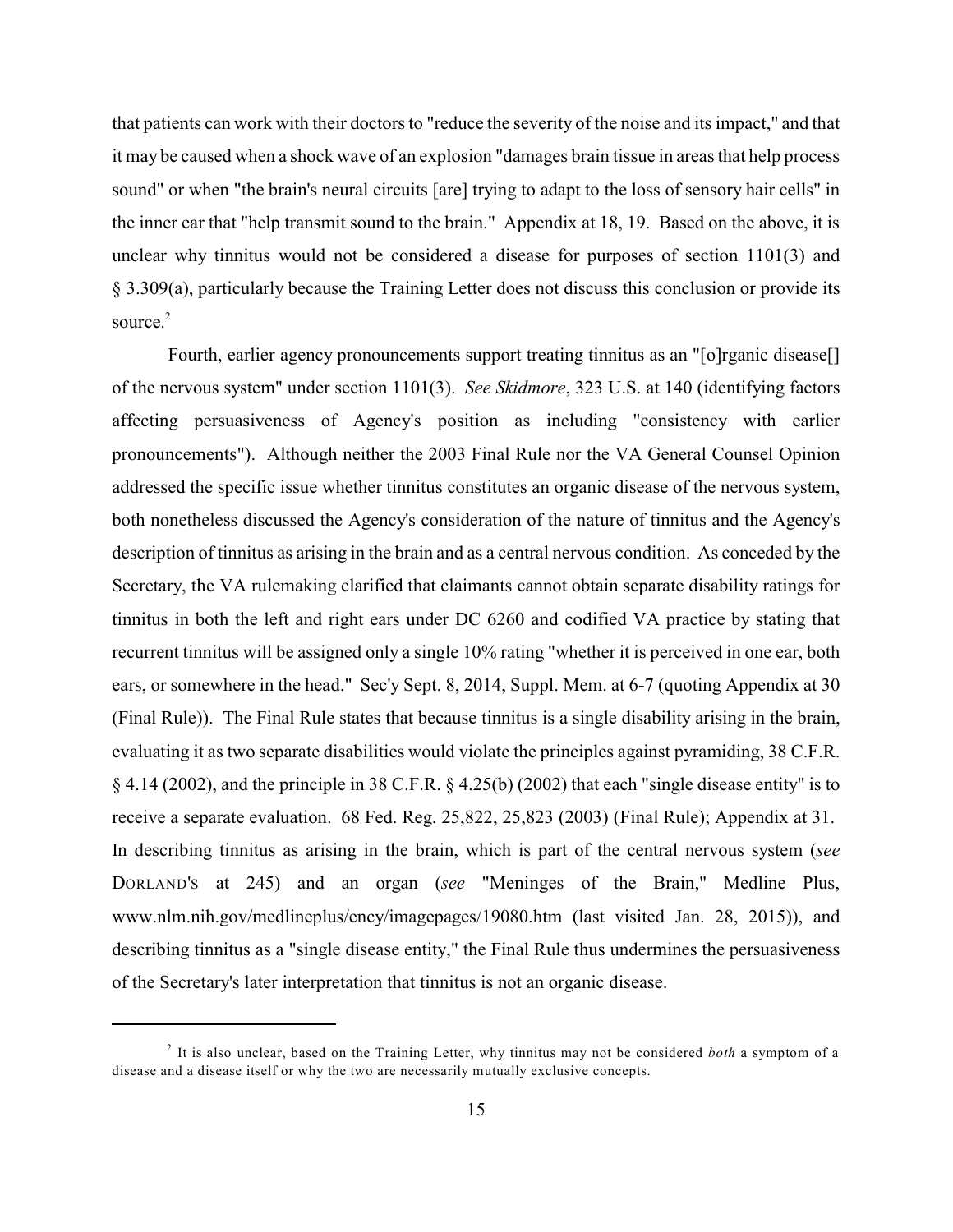To the extent the Secretary argues that tinnitus is a not a condition "of the nervous system," the prior VA pronouncements undermine that argument as well. In the Final Rule, VA describes tinnitus as "a central nervous condition." 68 Fed. Reg. 25,822. Referencing a VA booklet on hearing impairment in the Final Rule, VA explains: "[D]amage in the inner ear may be a precursor for subjective tinnitus, but [] subjective tinnitus is generated within the central auditory pathways. Comparing tinnitus, a central nervous condition, to hearing loss, a disability from damage to an organ of special sense (the ear) is not a valid comparison." *Id.* In the proposed rulemaking, VA explains that "[t]rue (subjective) tinnitus does not originate in the inner ear, although damage to the inner ear may be a precursor of subjective tinnitus" and that it "appears to arise from the brain rather the ears." 67 Fed. Reg. 59,033 (2002) (proposed rule); Appendix at 28. The General Counsel Opinion supports this understanding of tinnitus. *See* VA. Gen. Coun. Prec. 2-03 at paras. 2-3 (May 22, 2003) (discussing rulemaking and collecting medical treatises and manuals describing tinnitus as a disorder of the nervous system); *see also Osman v. Peake*, 22 Vet.App. 252, 256 (2008) (noting that VA General Counsel precedent opinions "constitute a body of experience and informed judgment" on VA's part).

Finally, examining the Board decisions issued since *Walker* undermines the persuasiveness of the Secretary's reasoning. As the Court stated in its order requesting supplemental memoranda from the parties in this case, a majority of Board decisions considering the issue have determined that tinnitus is an organic disease of the nervous system under § 3.309(a). *See, e.g.*, (Title Redacted by Agency), Bd. Vet. App. 1445576, 2014 WL 6875649 (Bd. Vet. App. Oct. 15, 2014) ("As an organic disease of the nervous system, tinnitus is a chronic disease for which a nexus to service can be established by the Veteran's reports of continuity of symptomatology."); (Title Redacted by Agency), Bd. Vet. App. 1445284, 2014 WL 6875356 (Bd. Vet. App. Oct. 10, 2014) ("Service connection may be presumed for certain chronic diseases, such as organic diseases of the nervous system, including sensorineural hearing loss or tinnitus, which develop to a compensable degree within one year after discharge . . . ."). In his supplemental memorandum, the Secretary did not challenge this fact, deeming it "unfortunate" and explaining that these Board decisions are "not indicative of any policy position." Sec'y Sept. 8, 2014, Suppl. Mem. at 5.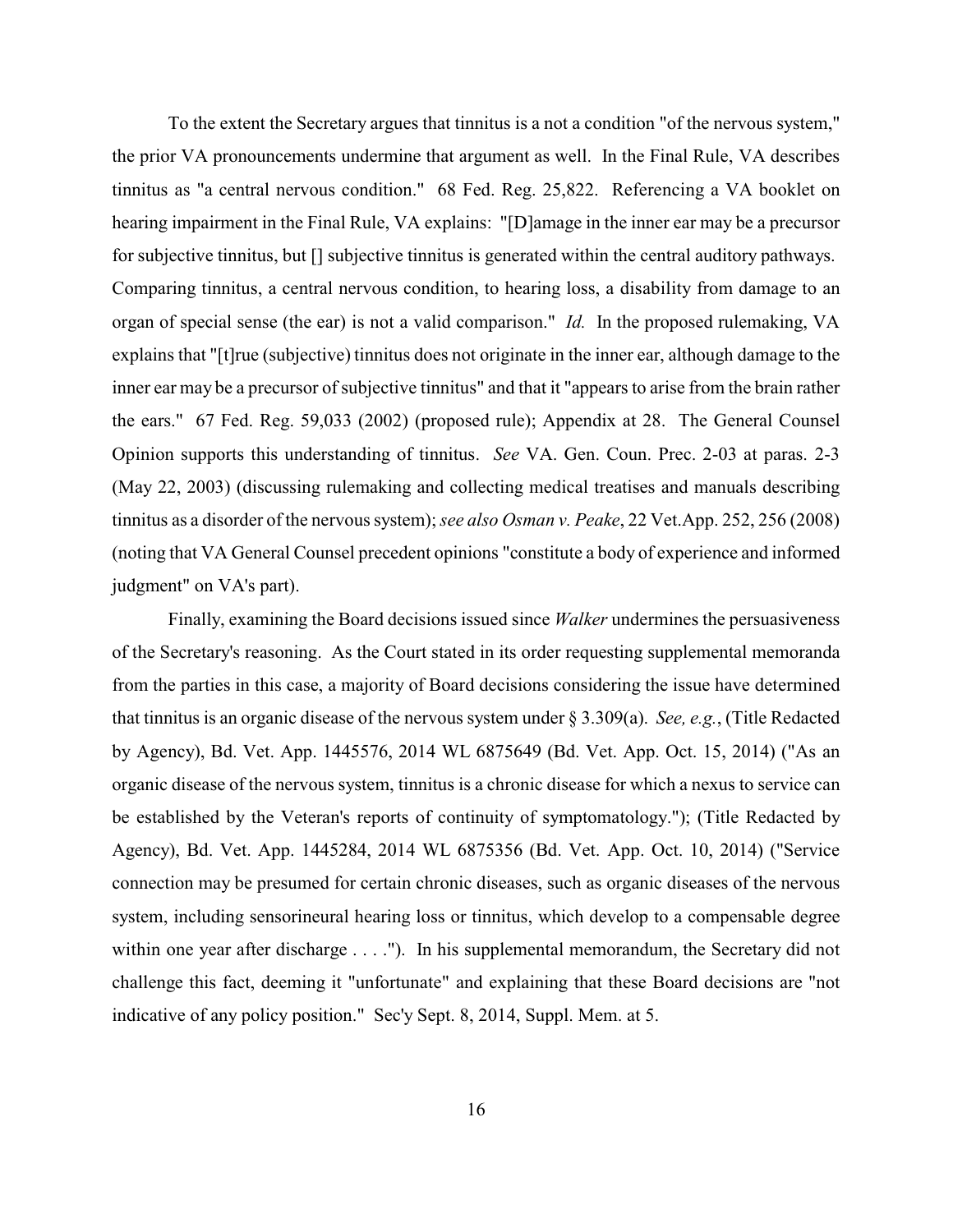The Court is mindful that Board decisions are nonprecedential, 38 C.F.R. § 20.1303 (2014), and that the Board is bound by "regulations by the Department, instructions of the Secretary, and the precedential opinions of the chief legal officer of the Department," 38 U.S.C. § 7104(c), and not by other decisions of the Board, or necessarily by VA Training Letters. Nonetheless, the Court is permitted to take judicial notice of facts not subject to reasonable dispute. *Smith v. Derwinski*, 1 Vet.App. 235, 238 (1991). Accordingly, while we may not consider these Board decisions as precedent on the issue of which interpretation of the language at issue is correct, within our *Skidmore* analysis the fact that these decisions were issued provides information about the application of the Secretary's position. Specifically, because the pertinent question is the Secretary's interpretation's "power to persuade," *Skidmore*, 323 U.S. at 140, and because the Secretary has stated that the Training Letter represents VA's "established policy" on the issue (Sec'y Sept. 8, 2014, Suppl. Mem. at 5), the Board decisions indicate the lack of persuasiveness of an established VA policy on the issue and the lack of persuasiveness of the Agency's current position.

The Court additionally notes the appellant's argument that the inclusion of hypertension on the list in section 1101(3) and  $\S 3.309(a)$ , despite that it is a "symptom" of other conditions, shows that interpreting tinnitus as a symptom does not automatically disqualify it as a chronic condition. *See Food & Drug Admin. v. Brown & Williamson Tobacco Corp.*, 529 U.S. 120, 132 (2000) ("It is a fundamental canon of statutory construction that the words of a statute must be read in their context and with a view to their place in the overall statutory scheme." (citation and internal quotation marks omitted)). The Secretary did not respond to this argument. Because the appellant's argument on this point accepts, as an alternative, the Secretary's description of tinnitus only as a symptom and not a stand-alone illness or disease, an interpretation that, for the reasons listed above, we do not find persuasive, we will not address it further.

Accordingly, the Court concludes that the statutory language is ambiguous, and the Secretary's interpretation is not persuasive and therefore not entitled to respect. The interpretation is not presented with sufficient supporting rationale, is provided in a TrainingLetter that is internally inconsistent, and fails to reconcile the position in the Training Letter with the VA benefits scheme that considers tinnitus a compensable disability. *See Skidmore*, 323 U.S. at 140; *Sursely, supra*; *see also Sharp*, 23 Vet.App. at 275 (rejecting VA interpretation of ambiguous language where the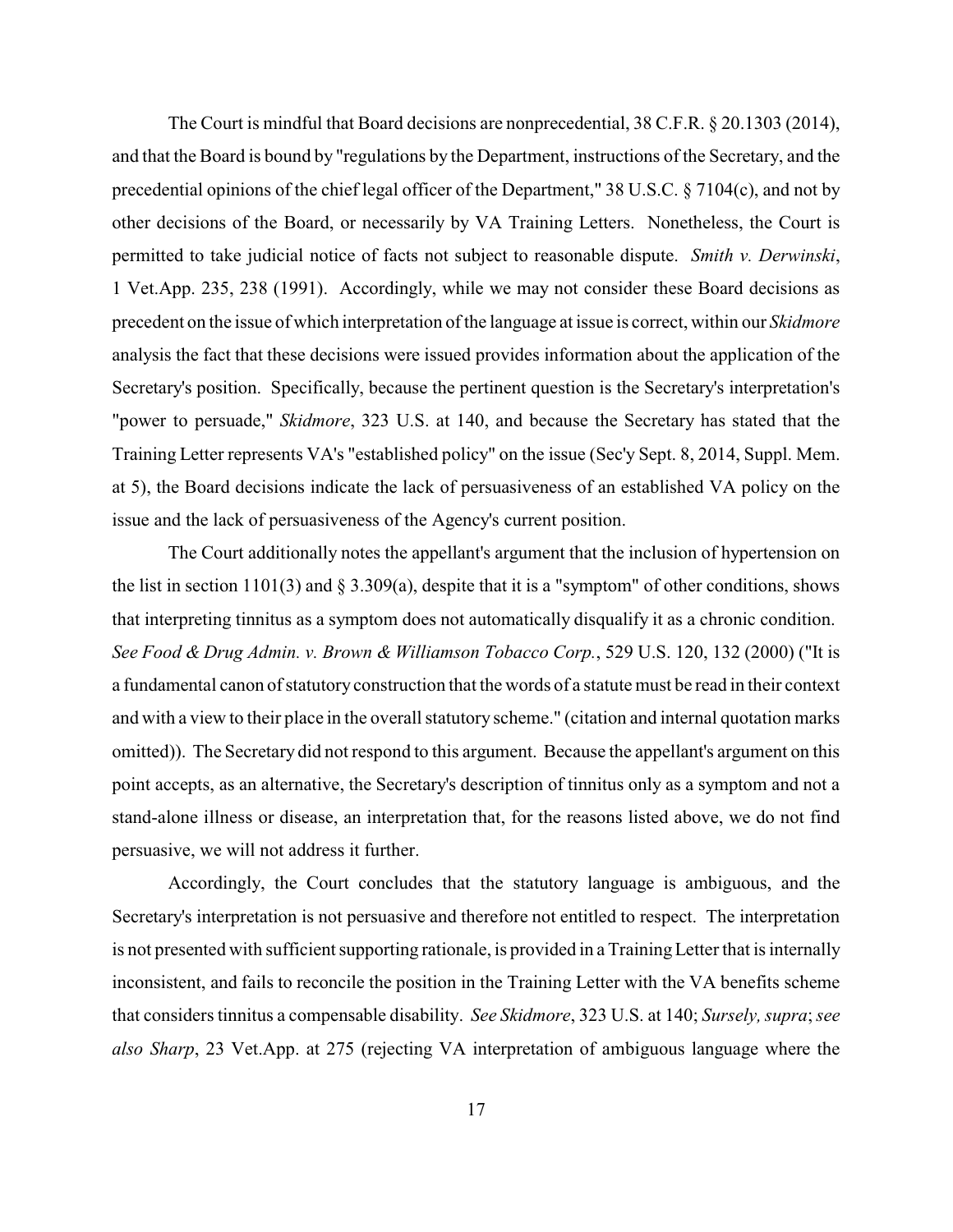Secretary offered no support for his interpretation); *Osman*, 22 Vet.App. at 259-60 (rejecting VA General Counsel interpretation that was inconsistent with a prior interpretation).

The Court will therefore adopt the interpretation urged by the veteran, that  $\S 3.309(a)$ includes tinnitus, at a minimum where there is evidence of acoustic trauma, as an "organic disease[] of the nervous system." *See Sharp*, 23 Vet.App. at 275 ("In the face of statutory ambiguity and the lack of a persuasive interpretation from the Secretary, the Court applies the rule that 'interpretative doubt is to be resolved in the veteran's favor.'" (quoting *Brown v. Gardner*, 513 U.S. 115, 118 (1994))); *see also Sursely*, 551 F.3d at 1357 ("[E]ven if the government's asserted interpretation of [the statute] is plausible, it would be appropriate under *Brown* [*v. Gardner*] only if the statutory language unambiguously[supported theGovernment's interpretation]."). The veteran's interpretation is permitted by the statutory language; consistent with the beneficence inherent in the veterans benefits scheme; consistent with the Secretary's recognition of tinnitus as a disability in VA's Schedule of Rating Disabilities, 38 C.F.R. § 4.87, DC 6260; consistent with the Secretary's interpretation in Training Letter 10-02 of "[o]ther organic diseases of the nervous system" as including sensorineural hearing loss, which is due to a problem in the inner ear or in the auditory nerve, and recognition that acoustic trauma causes damage to the inner ear; and consistent with VA's description of the nature of tinnitus in earlier agency pronouncements. *See Trafter v. Shinseki*, 26 Vet.App. 267, 272 (2013) (Courts may not "substitute their judgment for that of VA, unless . . . the Secretary's interpretation is unfavorable to veterans, such that it conflicts with the beneficence underpinningVA's veterans benefits scheme, and a more liberal construction is available that affords a harmonious interplay between provisions"); *Sharp*, 23 Vet.App. at 275-76 ("Because [the statute] permits the reading [proposed by the veteran], it is ambiguous and the rule in *Brown v. Gardner* therefore requires the expansive reading of the statute.").

The Court further holds that *Walker* is not dispositive as precluding establishing service connection for tinnitus on the basis of continuity of symptomatology, *see Walker*, 708 F.3d at 1340, and the appellant is not precluded from seeking VA benefits for his claimed tinnitus by way of the chronicity or continuity-of-symptomatology provisions of  $\S$ § 3.303 and 3.309(a).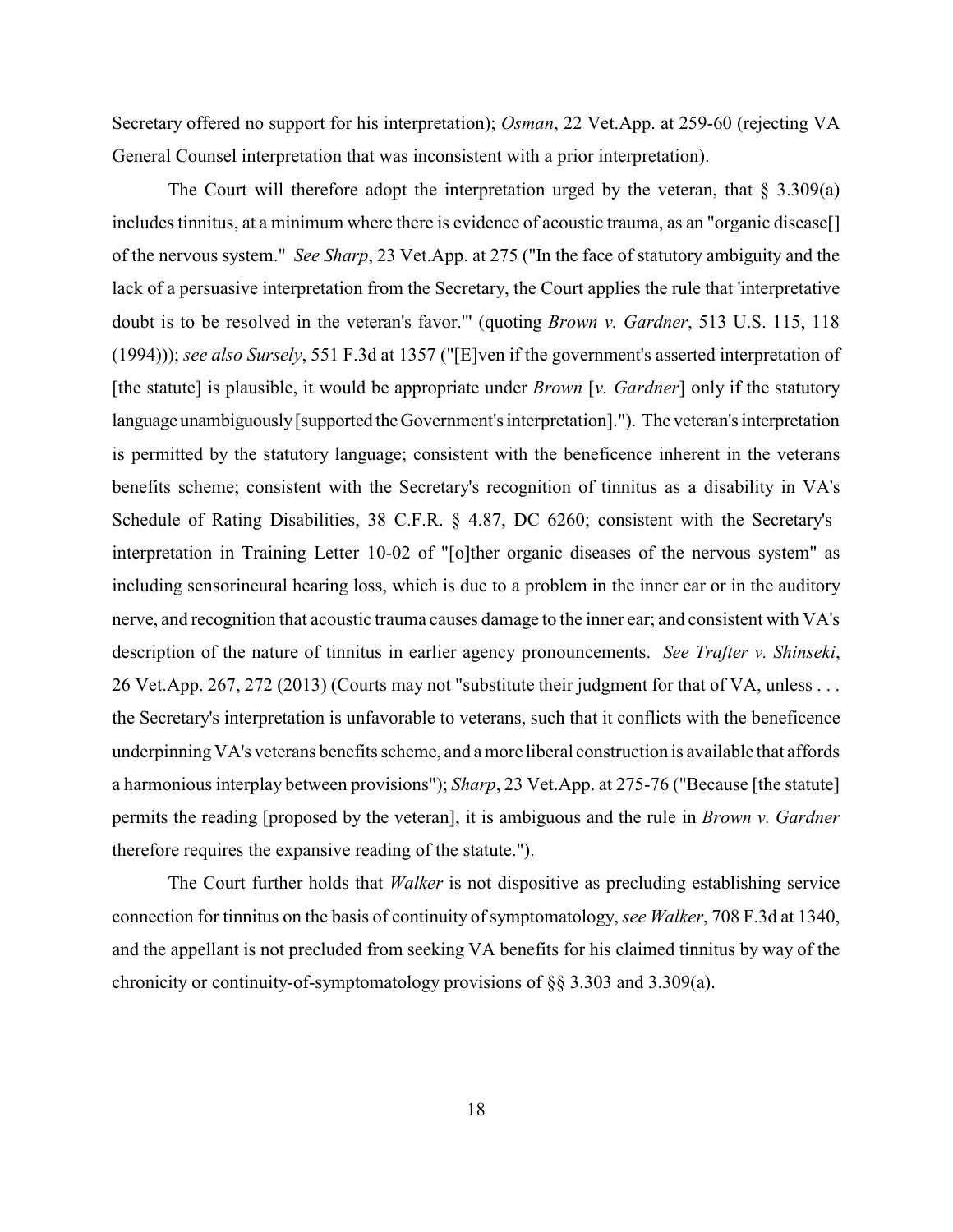## C. Board Errors

Regarding the appellant's contention that the Board erred in rejecting his testimony concerning the continuity of his symptoms since service, he specifically asserts that the Board improperly relied on the absence of direct postservice medical evidence of tinnitus and improper assumptions about the severity of his tinnitus symptomatology.

The Board found the appellant's statements regarding the continuity of his symptoms not credible based on the lack of medical evidence of tinnitus until many years after service. The Board may weigh a claimant's lay statements against the absence of contemporary medical evidence, as it did here. *See Buchanan v. Nicholson*, 451 F.3d 1331, 1336-37 (Fed. Cir. 2006). However, the Board must first establish a proper foundation for drawing inferences against a claimant from an absence of documentation. *See Horn v. Shinseki*, 25 Vet.App. 231, 239 (2012). In *Horn*, this Court held that the absence of evidence cannot be substantive negative evidence without "a proper foundation . . . to demonstrate that such silence has a tendency to prove or disprove a relevant fact." 25 Vet.App. at 239 n.7. The Court cited precedent "referenc[ing] Federal Rule of Evidence 803(7), to the effect that 'the absence of an entry in a record may be evidence against the existence of a fact if such a fact would ordinarily be recorded.'" *Id*. (citing *Buczynski v. Shinseki,* 24 Vet.App. 221, 224 (2011)); *see also AZ v. Shinseki*, 731 F.3d 1303, 1318 (Fed. Cir. 2013) (citing *Horn* and *Buczynski* with approval and holding that the absence of documentation of a claimed sexual assault in service cannot be considered evidence that the assault did not occur because the failure to report such assaults is typical of active duty victims); *Fagan v. Shinseki*, 573 F.3d 1282, 1289 (Fed. Cir. 2009) (holding that this Court did not erris disregarding an inconclusive medical report because it was "not pertinent evidence, one way or the other," regarding service connection).

Here, the Board found that the lack of medical evidence of a diagnosis of or treatment for tinnitus until many years after service weighed against the appellant's claim and his credibility. For a number of reasons, the Court finds that the Board's adverse credibility determination lacks adequate reasons or bases and will vacate the Board's decision and remand that matter to the Board. *See* 38 U.S.C. § 7104(d)(1); *Allday v. Brown*, 7 Vet.App. 517, 527 (1995). First, the Board failed to provide the requisite foundation for considering the absence of documentation as evidence against the appellant. The Board failed to analyze, as the above-cited caselaw requires, why the appellant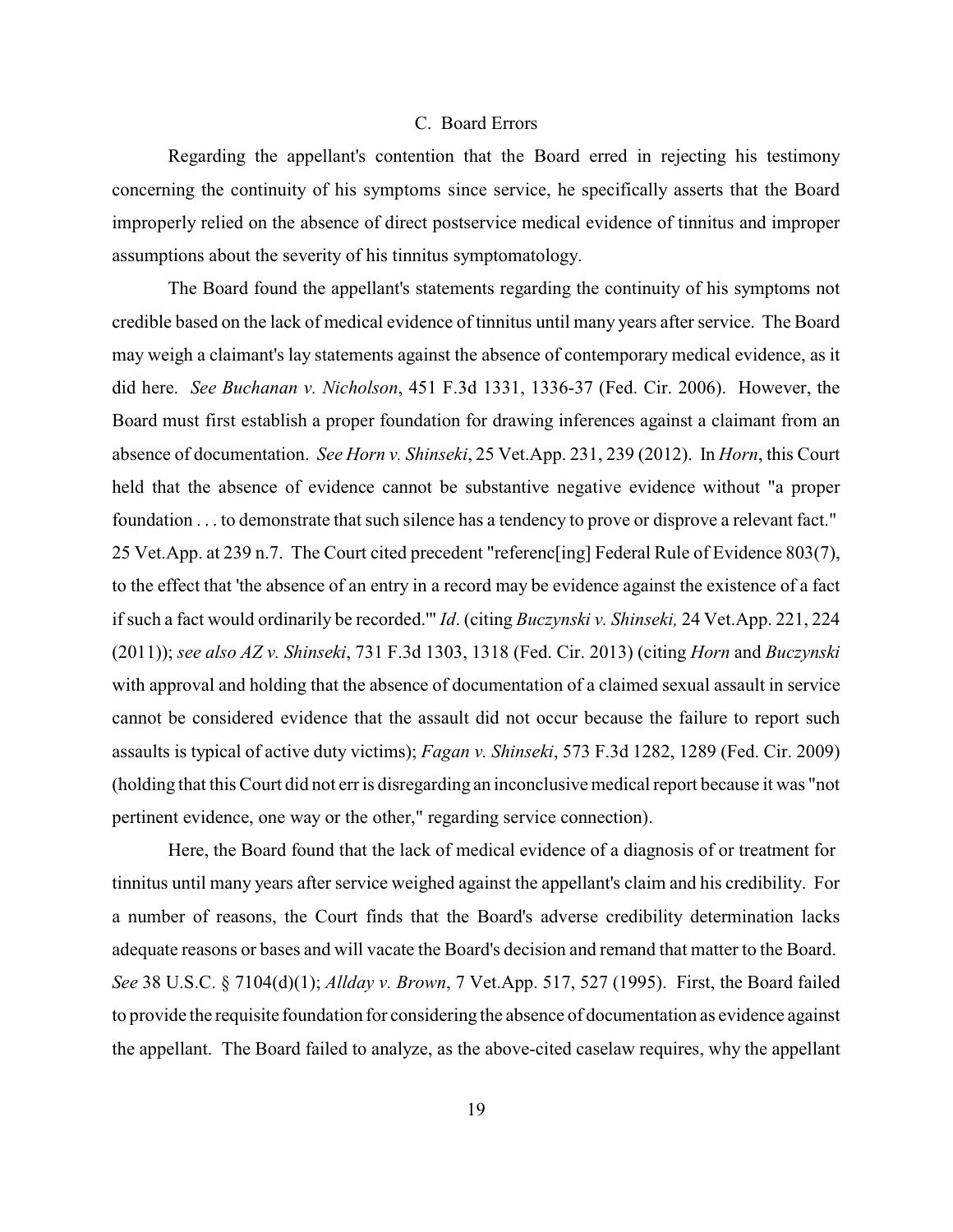would reasonably have been expected to report his symptoms to medical providers before 2009. *See AZ*, *Horn*, and *Buczynski*, all *supra*. In this regard, the Board acknowledged the appellant's reason for not mentioning tinnitus during service or not claiming service connection for tinnitus until years after service–that is, the appellant stated that he did not recall being asked whether he had tinnitus while in service or at his separation examination and he was unaware, until recently, that tinnitus was a disability and that he could file for service connection for this condition. The Board then rejected the appellant's statement that he had tinnitus during service because the appellant was treated during service for multiple complaints, including hearing loss, but there were no in-service complaints or treatment relating to tinnitus and the separation examination did not show symptoms or findings of tinnitus. The Board, however, failed to discuss whether the tinnitus symptoms the appellant was experiencing during service were of such severity that it would have been reasonable to expect that he would have sought treatment or complained of tinnitus during service.

In this regard, the Court notes that the VA audiologist in May 2009 noted that the appellant's tinnitus was recurrent but not constant and that it "occurs an average of at least once or twice daily for an average duration of 30 seconds per episode." R. at 133. The Court agrees with the appellant's argument that the Board "made an improper assumption about 'the relative severity, common symptomatology, and usual treatment' of the Veteran's tinnitus by pointing to the absence of medical evidence but without citing to any independent medical evidence to corroborate its finding." App. Br. at 20. The Board erred in failing to support its finding that tinnitus did not exist during service based on the Board's assertion that the appellant would have sought treatment for it or noted it at the time of his separation. R. at 14; *see Kahana v. Shinseki*, 24 Vet.App. 428, 434 (2011) (holding that, where the record is devoid of any medical evidence establishing "the relative severity, common symptomatology, and usual treatment of an ACL [(anterior cruciate ligament)] injury," the Board violated this Court's holding in *Colvin v. Derwinski*, 1 Vet.App. 171 (1991), in stating that, "given the nature of the appellant's injury, some documentation in his SMRs is expected"). Additionally, the Board did not consider the extent of the appellant's tinnitus symptoms when it made an adverse credibility determination based on the appellant's "lack of complaints or treatment for tinnitus to medical professionals for 29 years after discharge from service." R. at 16.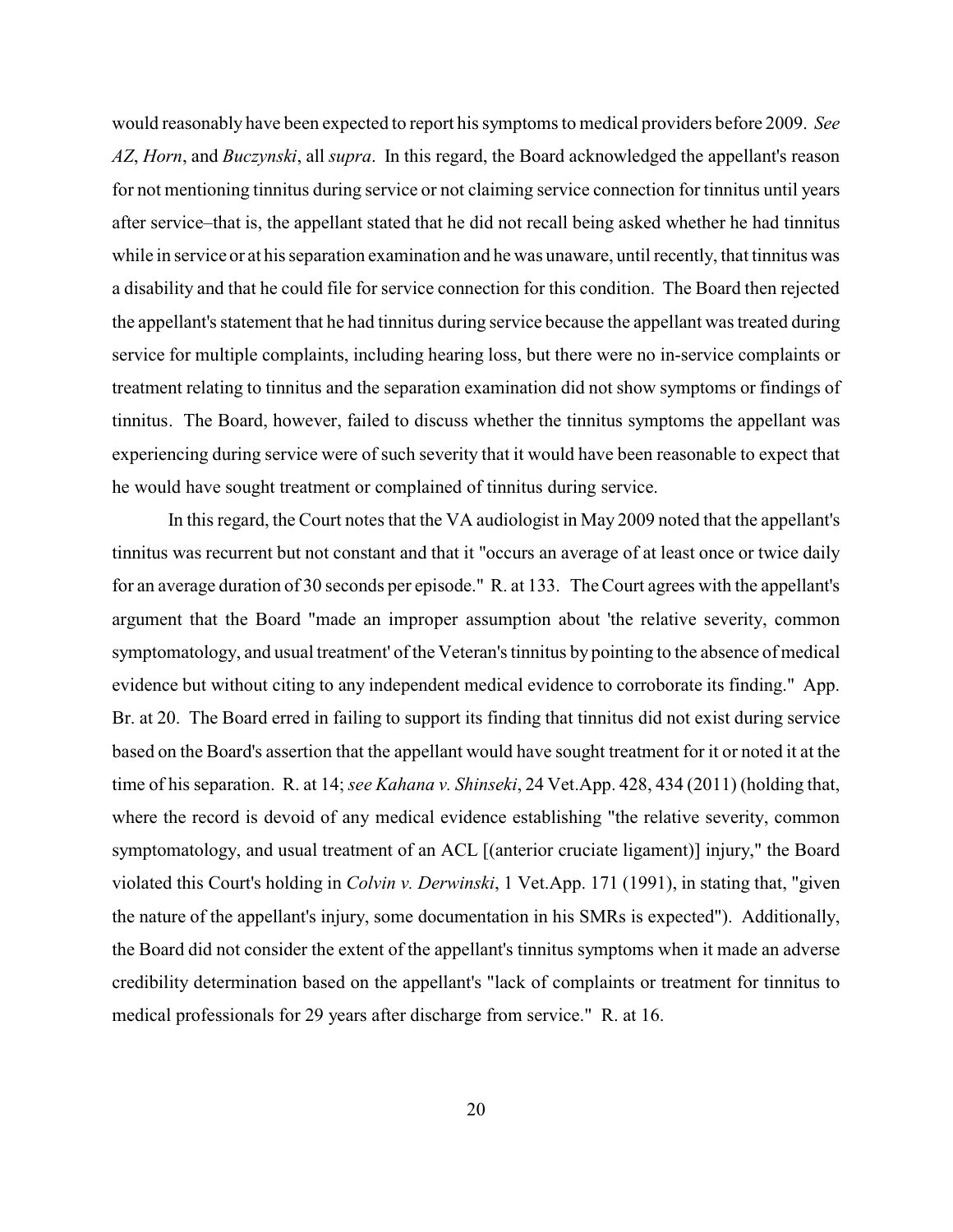Second, the Court finds inadequate the Board's reasons for finding the appellant not credible because he did not file a claim for VA disability compensation for tinnitus before 2009, although he had previously filed other claims for compensation. R. at 15-16. The Board may not rely solely on the fact that the appellant did not file, at a particular point, a claim for VA benefits for tinnitus at the same time that he filed a claim for another condition: The Board erred in not explaining why filing the tinnitus claim would have been expected to have occurred earlier *in light of the appellant's statements, including that he was unaware that tinnitus was a disability for which he could receive service connection and VA benefits*. The Court also notes that in July 1980 the appellant filed his claim for "hearing" problems and the nature of the hearing problem is not further described on the application. Although it is undisputed that the appellant did not report tinnitus symptoms during an October 1980 VA audiological examination, the Board again failed to take into account whether there was evidence as to the severity of tinnitus symptoms that would have made it "reasonable to expect" that at that time he would have reported tinnitus symptoms to the examiner. Additionally, there may be reasons unrelated to the merits of the claim or unrelated to whether a claimant is experiencing symptoms of the condition that explain why a claimant does not seek VA benefits at the same time that he or she focuses on seeking VA benefits for another condition. The Court concludes that the Board erred in failing to adequately explain why the appellant's decision not to file a claim for service connection for tinnitus before 2009 was pertinent evidence that he was not experiencing symptoms of tinnitus before 2009, and evidence that renders him not credible. *See AZ*, *Fagan*, *Horn,* and *Buczynski*, all *supra*.

Third, in weighing the evidence, the Board stated that "at a post-service VA examination in 1980[,] the Veteran denied tinnitus." R. at 17. In so stating, the Board apparently was attempting to summarize the May 2009 VA audiological examination report and to note that the "VA examiner accurately noted the history." *Id*. The Board's statement that the appellant had "denied tinnitus," however, is incorrect. The May 2009 examiner referred to an October 1980 VA audiological examination report in which the "veteran did not report tinnitus." R. at 447. There is no evidence of record before the Court reflecting a *denial* of tinnitus during service or after service.

Fourth, in addition to finding the lay statements not credible, which the Board will be required to reassess on remand, the Board also determined that "tinnitus is not the type of disorder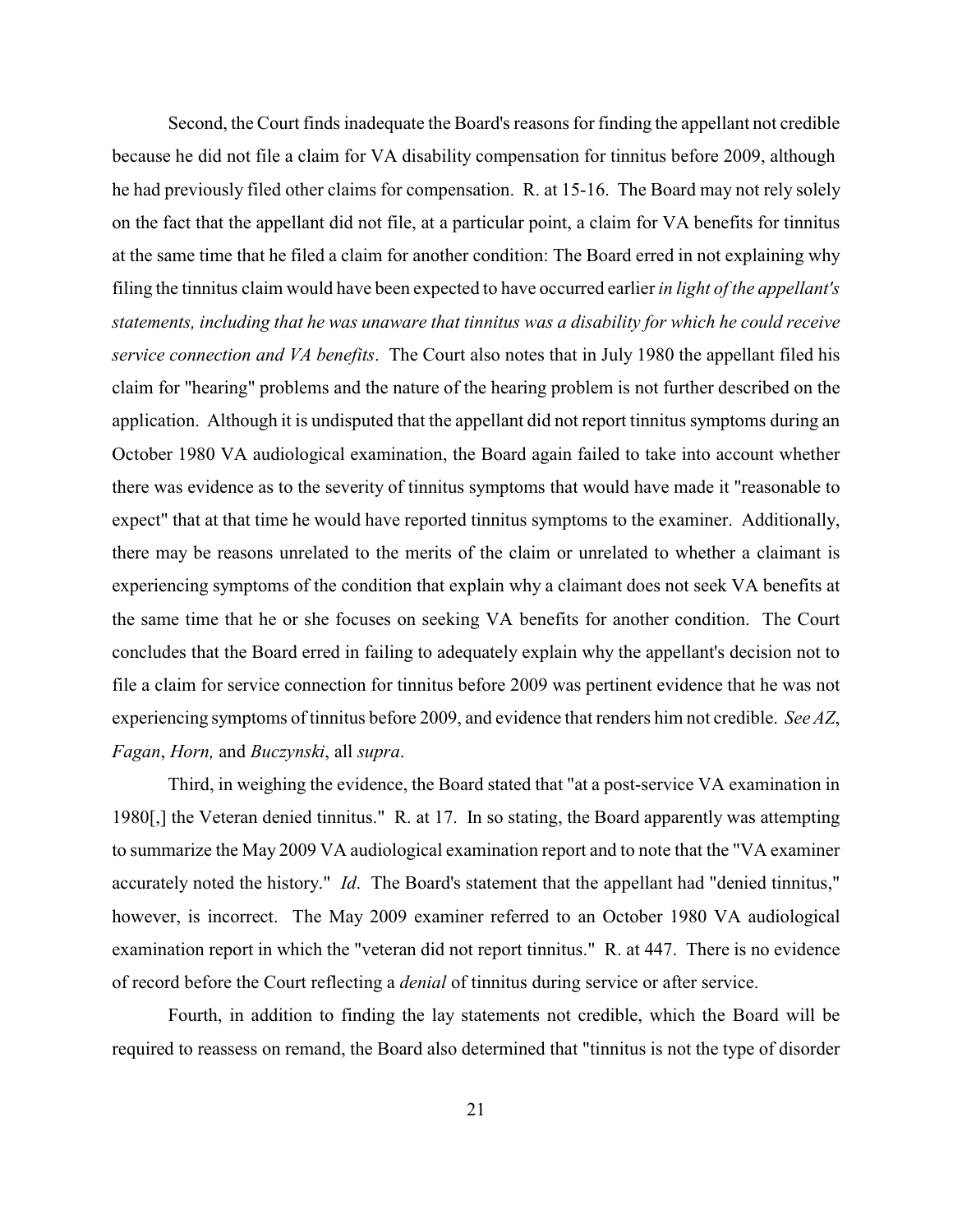that a lay person can provide competent evidence on questions of etiology." R. at 18. In making this determination, the Board failed to provide an adequate statement of reasons or bases in light of the governing caselaw. Specifically, the Board did not apply the relevant, current law concerning lay testimony, and the Board's applying the broad rule that lay evidence is incompetent on the issue of in-service causation for tinnitus, without further explanation, is deficient in light of 38 U.S.C. § 1154 and the decision of the Federal Circuit in *Davidson*. R. at 18 (citing only *Rucker v. Brown*, 10 Vet.App. 67 (1997), and *Layno v. Brown*, 6 Vet.App. 465 (1994)).

Section 1154 requires VA to give "due consideration" to "all pertinent medical and lay evidence" when it evaluates a claim for disability benefits. In *Davidson*, the court rejected VA's position that "competent medical evidence" is required whenever the issue involves "either medical etiology or a medical diagnosis." 581 F.3d at 1316 (holding that a veteran's wife was competent to testify that her husband had committed suicide *as a result of* a mental disorder related to service); *see Buchanan*, 451 F.3d at 1336 n.1. On remand, the Board should cite and correctly apply the relevant, current caselaw concerning lay statements. If, on remand, the Board again determines that tinnitus is of the type of disability for which lay evidence concerning etiology is not competent, the Board must fully consider the nature of tinnitus with its observable subjective symptoms and fully discuss its determination, with an analysis of the most recent caselaw. *See Charles v. Principi*, 16 Vet.App. 370, 374 (2002) (noting that "ringing in the ears is capable of lay observation"). If the disability is the type for which lay evidence is competent, the Board must weigh that evidence against the other evidence of record in making its determination regarding the existence of a service connection. *See Waters v. Shinseki*, 601 F.3d 1274, 1278 (Fed. Cir. 2010) (stating that the Board must consider lay evidence, but may give it whatever weight it concludes the evidence is entitled to).

The Court also agrees with the appellant's contention that the Board erred when it failed to consider a theory of secondary service connection for tinnitus based on the appellant's serviceconnected bilateral hearing loss. The Board is required to consider all theories of entitlement to VA benefits that are either raised by the claimant or reasonably raised by the record. *Robinson v. Peake*, 21 Vet.App. 545, 553 (2008), *aff'd sub. nom. Robinson v. Shinseki*, 557 F.3d 1355 (Fed. Cir. 2009). By the time VA requested the May 2009 VA audiological examination, the appellant had already been service connected for sensorineural bilateral hearing loss, and the RO conceded the appellant's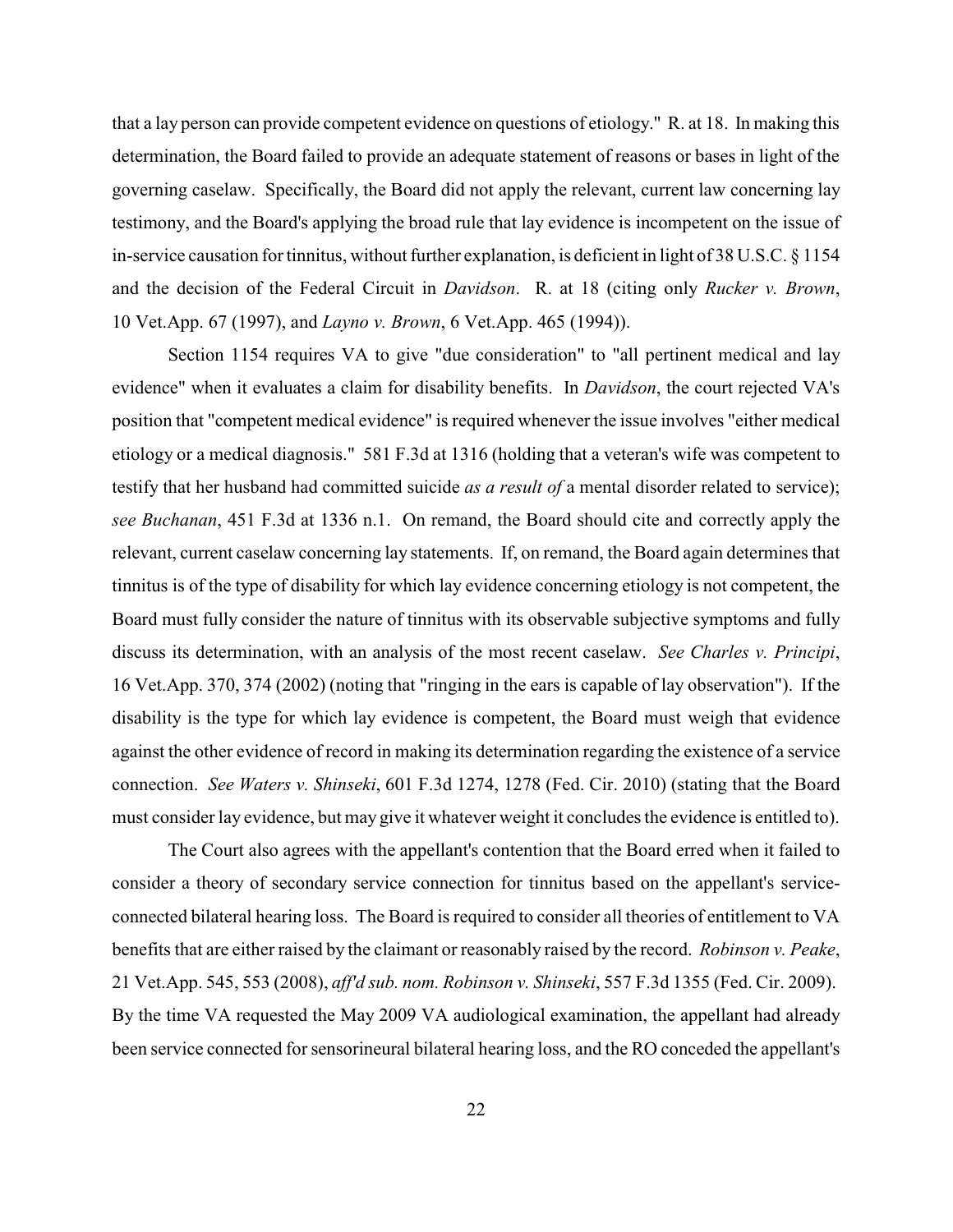exposure to acoustic trauma during service based on the appellant's military occupation. The results of audiological examinations performed when the appellant entered service in 1976, when he separated in 1980, and when he underwent a VA audiological examination in 2009 revealed the following puretone hearing thresholds:

|       |      | 500 Hertz | 1000 Hertz | 2000 Hertz | 3000 Hertz | 4000 Hertz       |
|-------|------|-----------|------------|------------|------------|------------------|
| Right | 1976 | 5         | 5          | 5          |            | $\boldsymbol{0}$ |
|       | 1980 | 35        | 40         | 30         | N/A        | 30               |
|       | 2009 | 15        | 20         | 25         | 35         | 35               |
| Left  | 1976 | 5         | 5          | 5          | 10         |                  |
|       | 1980 | 35        | 35         | 30         | N/A        | 30               |
|       | 2009 | 25        | 30         | 30         | 30         | 35               |

R. at 133 (2009 VA examination report), 312 (1980 separation report), 337 (1976 enlistment report) (all results in decibels).

In VA Training Letter 10-02, the Director of the Compensation and Pension Service instructed that for tinnitus opinions, certain standard guidelines be followed. The Director instructed that certain language be given to examiners:

b. If there is no record in the service treatment records of tinnitus, but there is a claim or complaint of tinnitus, *the audiologist is asked on the examination protocol to offer an opinion about an association to hearing loss, or an event, injury, or illness in service, if it is within the scope of his or her practice.*

1) If the examiner states that tinnitus is a symptom that is associated with hearing loss, the tinnitus should be service connected and separately evaluated under [DC] 6260 if the hearing loss is determined to be service connected.

VA Training Letter 10-02 at F.5.b.1 (emphasis added). Additionally, VA Fast Letter 08-10 requires that in requesting an opinion about the etiology of tinnitus, "[i]f hearing loss is also present, the audiologist must provide an opinion about the association of tinnitus to hearing loss." VA Fast Letter 08-10 (Apr. 17, 2008).

Here, the claim for tinnitus and the fact that the appellant was already service connected for hearing loss based on in-service acoustic trauma, and in light of the Training Letter and Fast Letter,